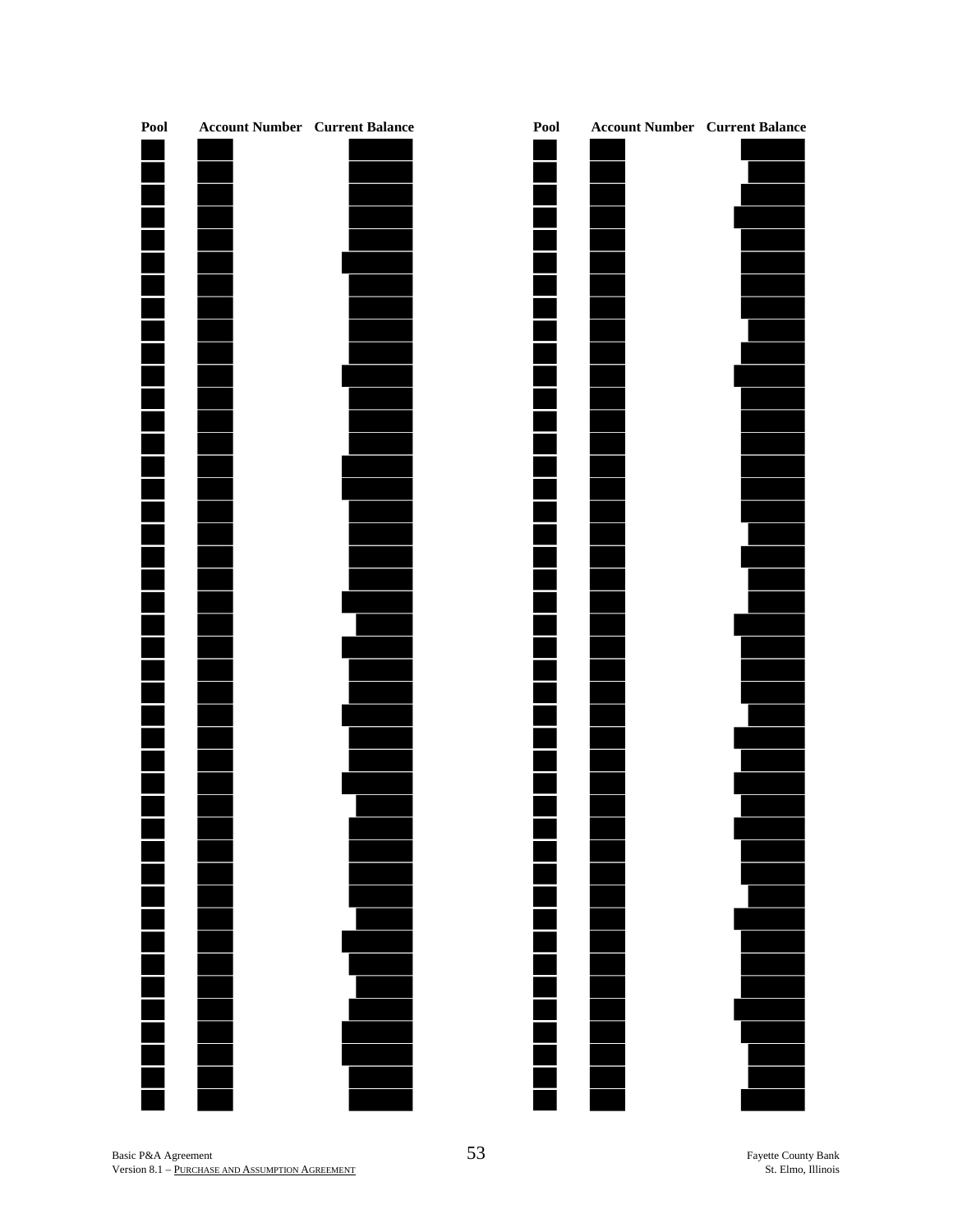

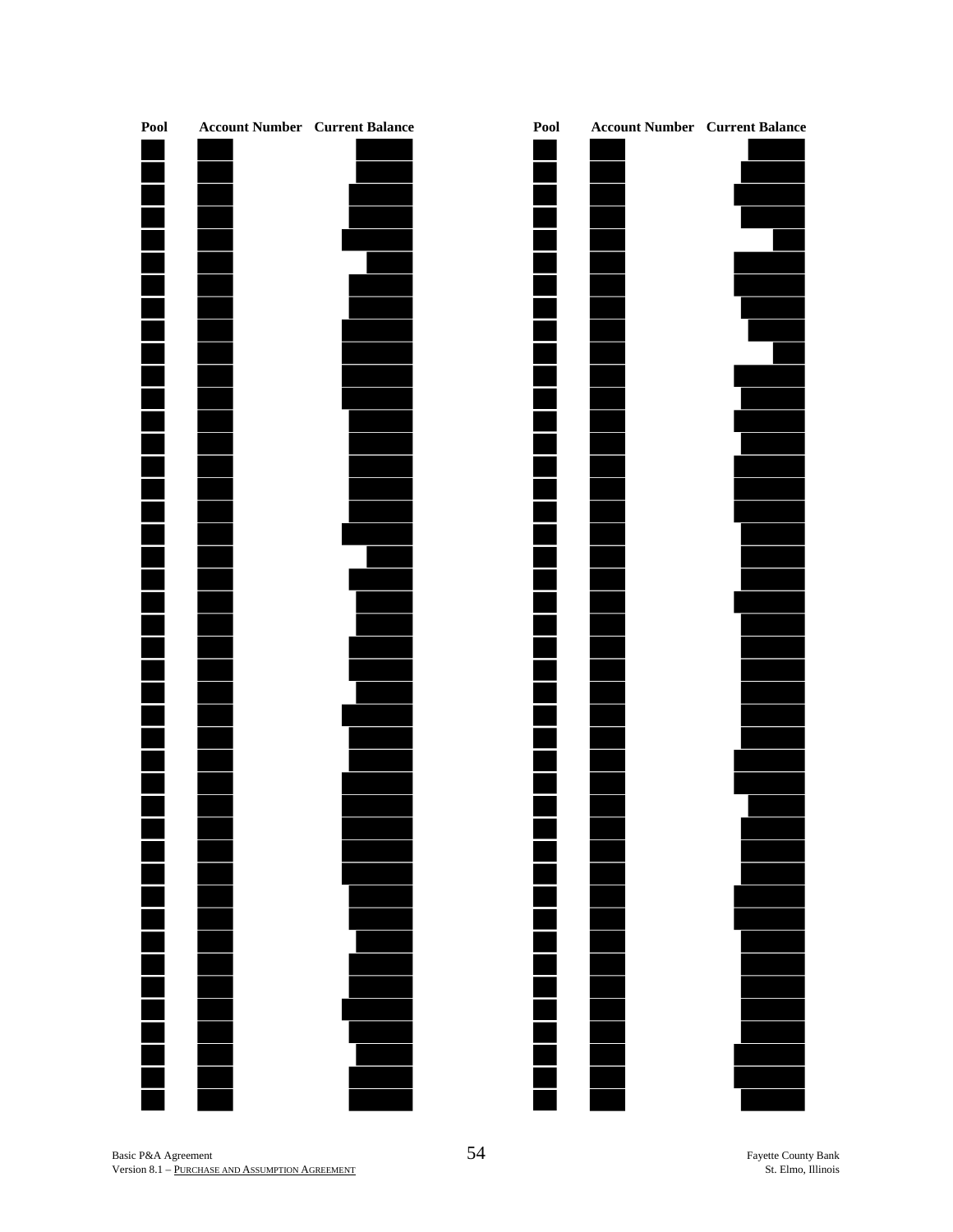

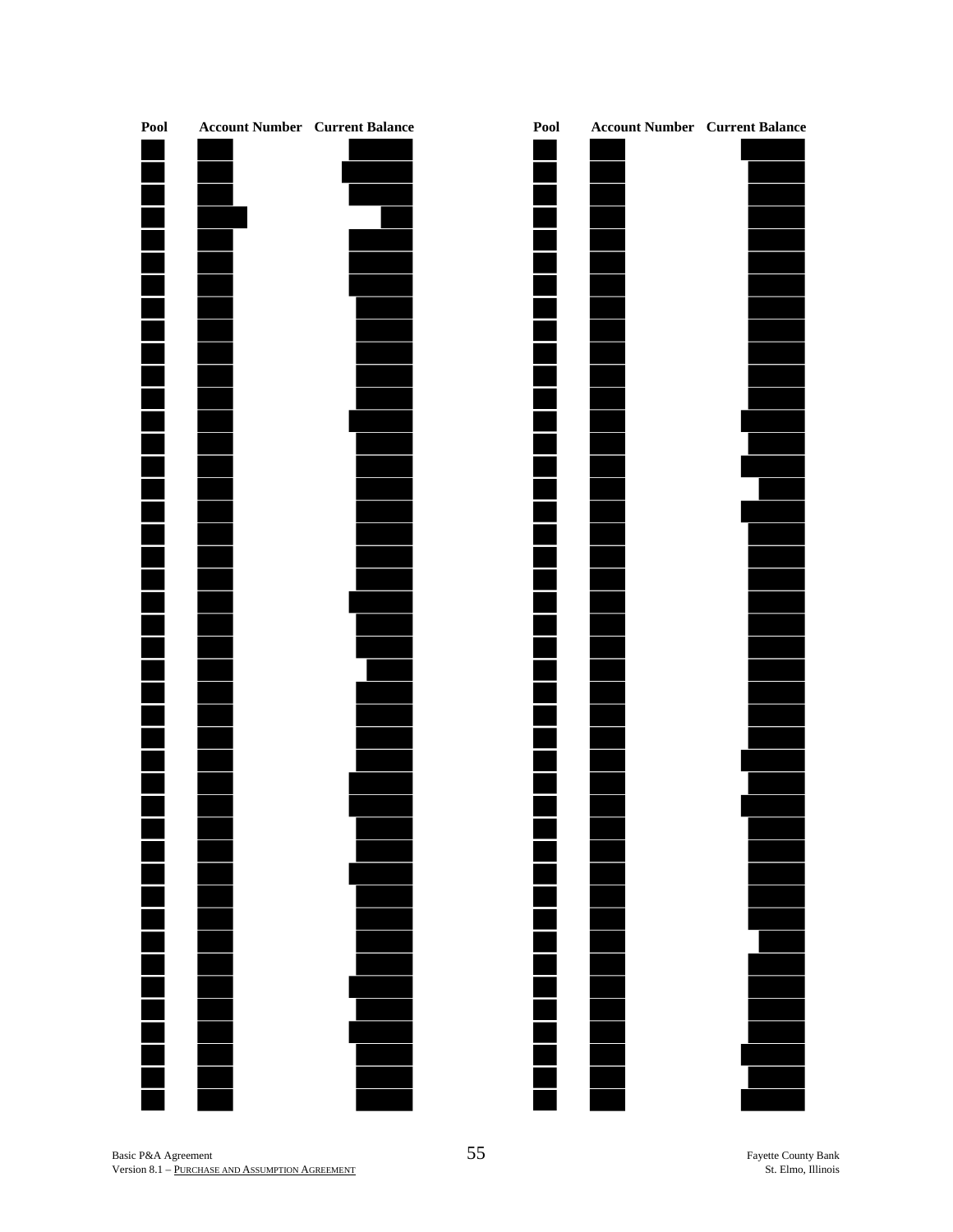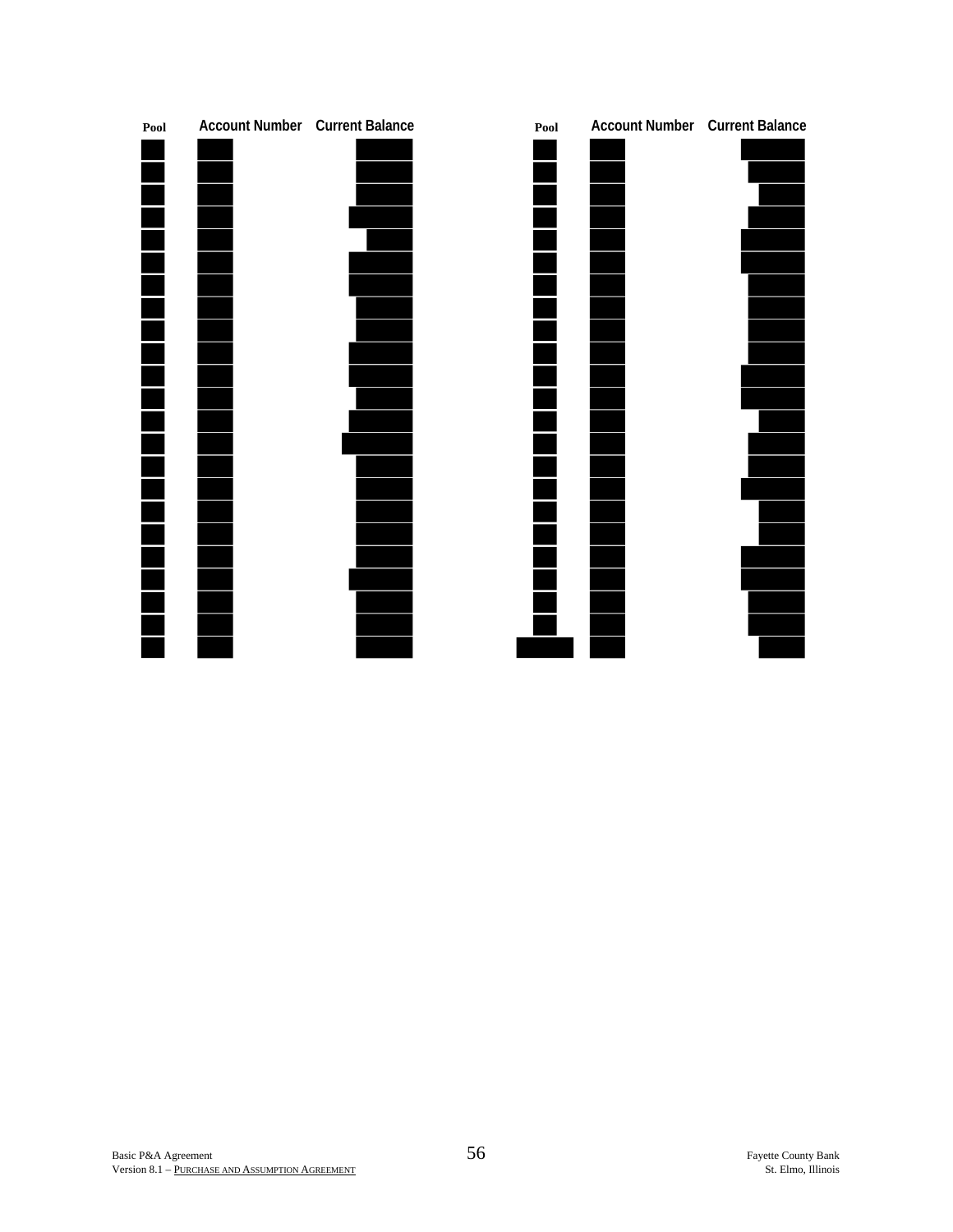# **SCHEDULE 3.2**

## **PURCHASE PRICE OF ACQUIRED ASSETS**

| (a) | cash and receivables from depository<br>institutions, including cash items in the<br>process of collection, plus interest thereon: | <b>Book Value</b>             |
|-----|------------------------------------------------------------------------------------------------------------------------------------|-------------------------------|
| (b) | securities (exclusive of the capital stock of<br>Acquired Subsidiaries and FHLB stock),<br>plus interest thereon:                  | As provided in Section 3.2(b) |
| (c) | federal funds sold and repurchase<br>agreements, if any, including interest<br>thereon:                                            | <b>Book Value</b>             |
| (d) | Loans, other than those in Optional Loan<br>Pools:                                                                                 | <b>Book Value</b>             |
| (e) | credit card business:                                                                                                              | <b>Book Value</b>             |
| (f) | safe deposit business, safekeeping business<br>and trust business, if any:                                                         | <b>Book Value</b>             |
| (g) | Failed Bank Records and other documents:                                                                                           | <b>Book Value</b>             |
| (h) | Other Real Estate and Loans in Optional<br>Loan Pools:                                                                             | As set forth on the Bid Form  |
| (i) | all repossessed collateral, such as boats,<br>motor vehicles, aircraft, trailers, and fire<br>arms                                 | <b>Book Value</b>             |
| (j) | capital stock of any Acquired Subsidiaries<br>(subject to Section 3.2(b), and FHLB stock:                                          | <b>Book Value</b>             |
| (k) | amounts owed to the Failed Bank by any<br><b>Acquired Subsidiaries:</b>                                                            | <b>Book Value</b>             |
| (1) | assets securing Deposits of public money, to<br>the extent not otherwise purchased<br>hereunder:                                   | <b>Book Value</b>             |
| (m) | overdrafts of customers:                                                                                                           | <b>Book Value</b>             |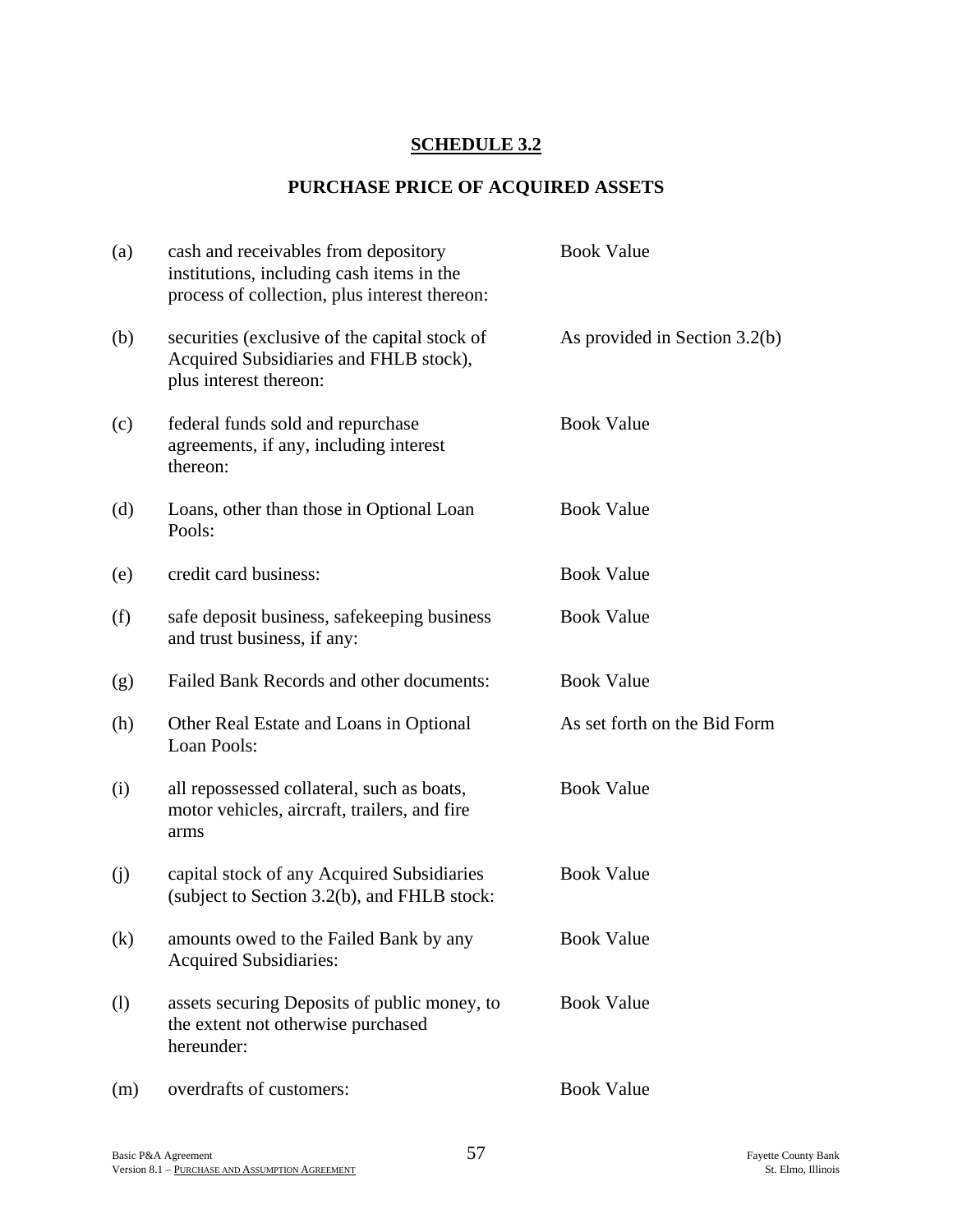| (n)                | rights, if any, with respect to Qualified<br><b>Financial Contracts:</b>                                            | As provided in Section $3.2(c)$ |
|--------------------|---------------------------------------------------------------------------------------------------------------------|---------------------------------|
| $\left( 0 \right)$ | rights of the Failed Bank to have loan<br>servicing provided to the Failed Bank by<br>others and related contracts: | <b>Book Value</b>               |
| (p)                | Personal Computers and Owned Data<br><b>Management Equipment:</b>                                                   | Fair Market Value               |
| (q)                | <b>Safe Deposit Boxes</b>                                                                                           | Fair Market Value               |

# **Assets subject to an option to purchase:**

| (a) | Bank Premises with a fixed price: | As set forth on the Bid Form |
|-----|-----------------------------------|------------------------------|
| (b) | Furniture and Equipment:          | <b>Fair Market Value</b>     |
| (c) | Fixtures:                         | <b>Fair Market Value</b>     |
| (d) | Other Equipment:                  | Fair Market Value            |
| (e) | <b>Specialty Assets</b>           | Fair Market Value            |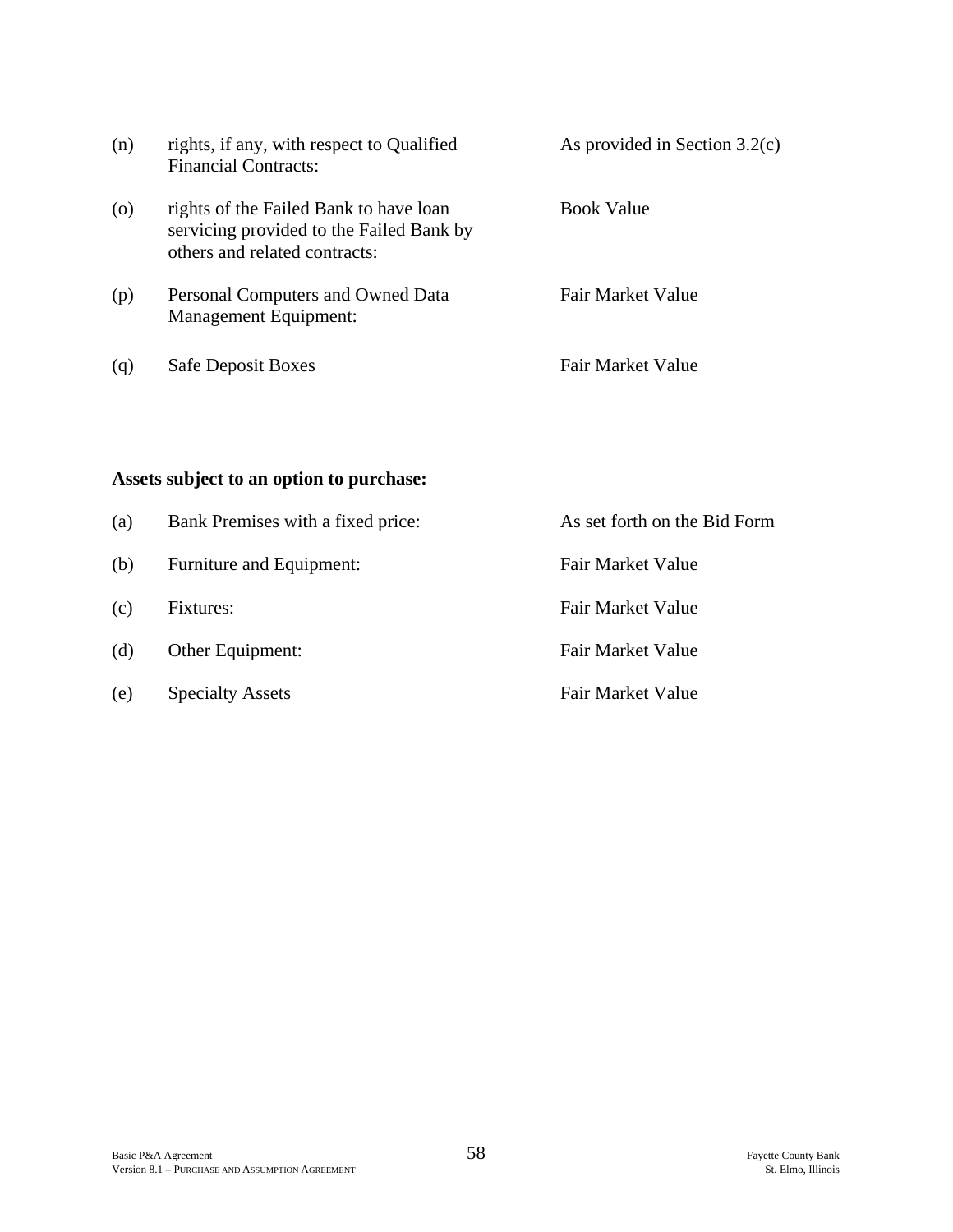## **SCHEDULE 3.5(l)**

# **EXCLUDED SECURITIES**



Total Book Value: \$1,121,536.80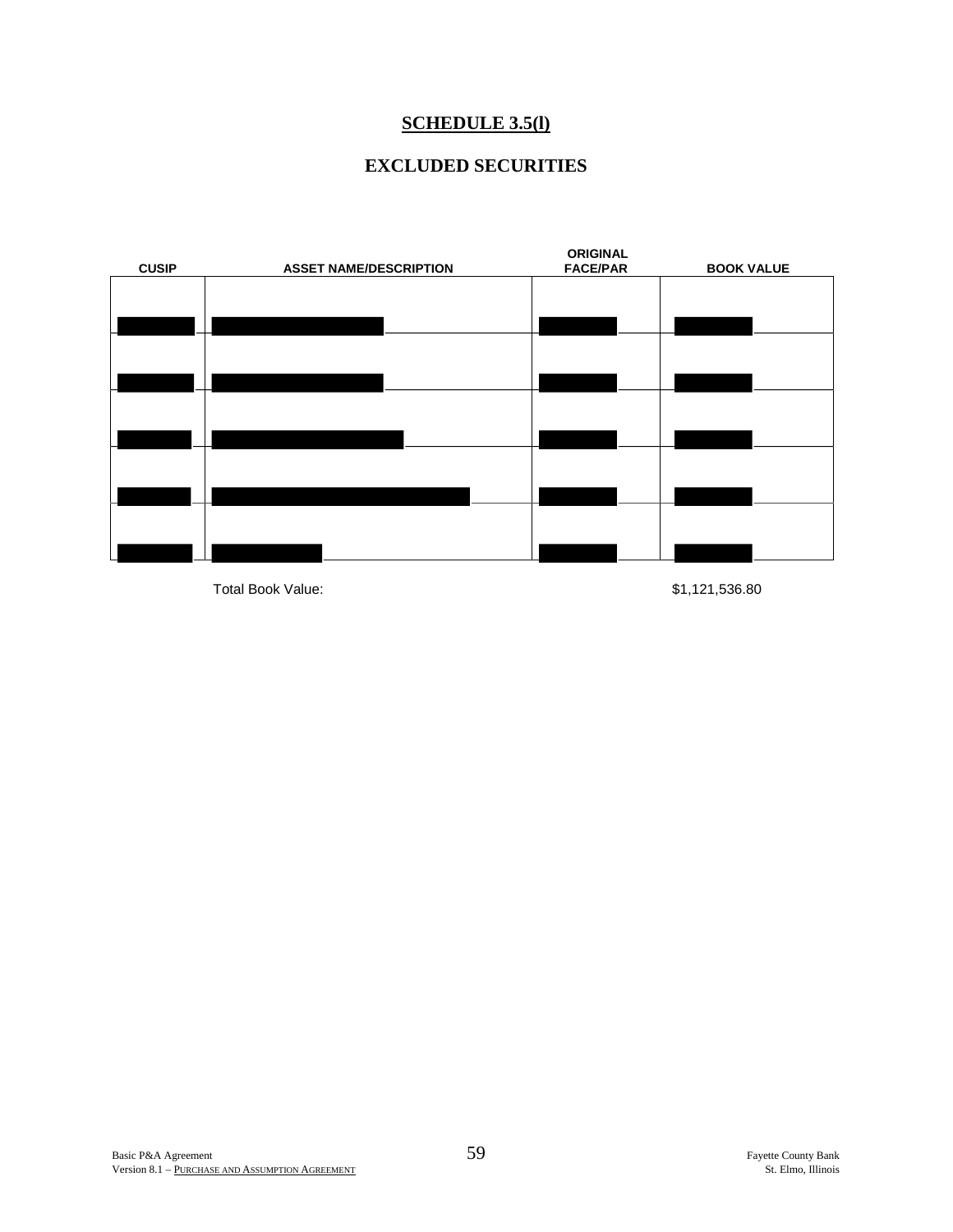# **SCHEDULE 4.1(b)**

## **BANK PREMISES IN UNDERSERVED AREAS**

**NONE**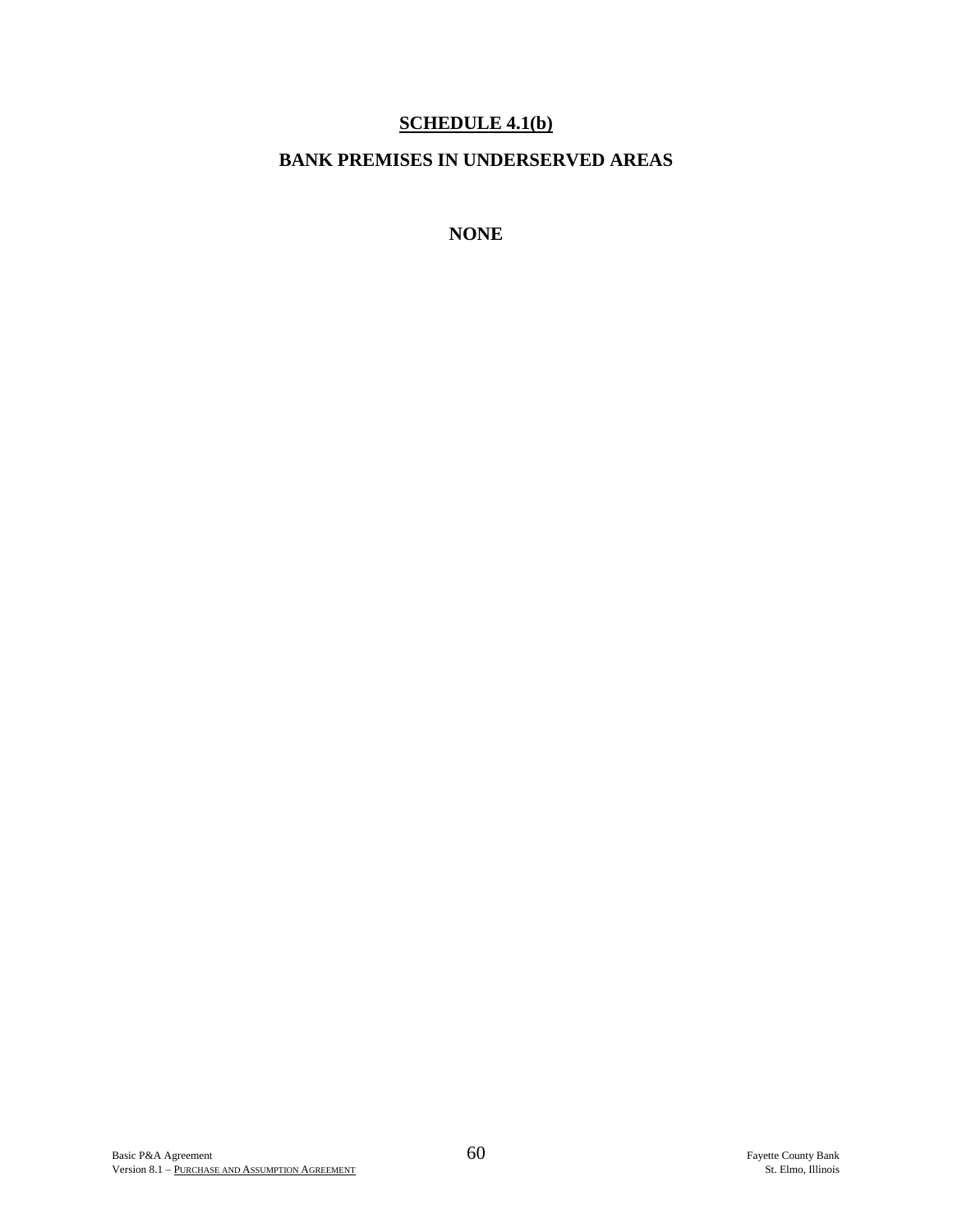# **SCHEDULE 6.3**

# **DATA RETENTION CATALOG**

|                                                                                                                                                                                                                                                                                                                                                                                                                                                                                                                     | <b>FDIC Failed Bank Data Services (FBDS)</b>                                      |  |  |  |  |  |
|---------------------------------------------------------------------------------------------------------------------------------------------------------------------------------------------------------------------------------------------------------------------------------------------------------------------------------------------------------------------------------------------------------------------------------------------------------------------------------------------------------------------|-----------------------------------------------------------------------------------|--|--|--|--|--|
|                                                                                                                                                                                                                                                                                                                                                                                                                                                                                                                     |                                                                                   |  |  |  |  |  |
|                                                                                                                                                                                                                                                                                                                                                                                                                                                                                                                     | <b>Acquirer Data Retention Catalog</b>                                            |  |  |  |  |  |
|                                                                                                                                                                                                                                                                                                                                                                                                                                                                                                                     | Version 3.01                                                                      |  |  |  |  |  |
| <b>Failed Institution</b>                                                                                                                                                                                                                                                                                                                                                                                                                                                                                           |                                                                                   |  |  |  |  |  |
| <b>Name</b>                                                                                                                                                                                                                                                                                                                                                                                                                                                                                                         |                                                                                   |  |  |  |  |  |
| <b>Data Center Address</b>                                                                                                                                                                                                                                                                                                                                                                                                                                                                                          |                                                                                   |  |  |  |  |  |
| <b>Assuming Institution</b>                                                                                                                                                                                                                                                                                                                                                                                                                                                                                         |                                                                                   |  |  |  |  |  |
| <b>Name</b>                                                                                                                                                                                                                                                                                                                                                                                                                                                                                                         |                                                                                   |  |  |  |  |  |
| <b>Address</b>                                                                                                                                                                                                                                                                                                                                                                                                                                                                                                      |                                                                                   |  |  |  |  |  |
| <b>DRC Preparation Date</b>                                                                                                                                                                                                                                                                                                                                                                                                                                                                                         |                                                                                   |  |  |  |  |  |
| <b>DRC Preparer's Contact</b>                                                                                                                                                                                                                                                                                                                                                                                                                                                                                       |                                                                                   |  |  |  |  |  |
| Name                                                                                                                                                                                                                                                                                                                                                                                                                                                                                                                |                                                                                   |  |  |  |  |  |
| Designation                                                                                                                                                                                                                                                                                                                                                                                                                                                                                                         |                                                                                   |  |  |  |  |  |
| Phone                                                                                                                                                                                                                                                                                                                                                                                                                                                                                                               |                                                                                   |  |  |  |  |  |
| Email                                                                                                                                                                                                                                                                                                                                                                                                                                                                                                               |                                                                                   |  |  |  |  |  |
| Alternate Contact for Subsequent Data Requests (if different from above)                                                                                                                                                                                                                                                                                                                                                                                                                                            |                                                                                   |  |  |  |  |  |
| Name                                                                                                                                                                                                                                                                                                                                                                                                                                                                                                                |                                                                                   |  |  |  |  |  |
| Phone                                                                                                                                                                                                                                                                                                                                                                                                                                                                                                               |                                                                                   |  |  |  |  |  |
| Email                                                                                                                                                                                                                                                                                                                                                                                                                                                                                                               |                                                                                   |  |  |  |  |  |
| <b>Instructions</b>                                                                                                                                                                                                                                                                                                                                                                                                                                                                                                 |                                                                                   |  |  |  |  |  |
| 1. Provide preparer's contact information and Bank information on the "Cover Page" tab.<br>2. Provide point of contact and desired procedure for data requests on the "Data Request Procedure" Tab.<br>3. Provide the requested application retention details on "Data Retention" tab of this workbook.<br>a. Update provided application list with any additional systems that were not included<br>b. Select the most appropriate value from the drop down list when the list is provided with applicable column. |                                                                                   |  |  |  |  |  |
| Send the final copy of this document to                                                                                                                                                                                                                                                                                                                                                                                                                                                                             | If you need additional clarification while recording the information, please call |  |  |  |  |  |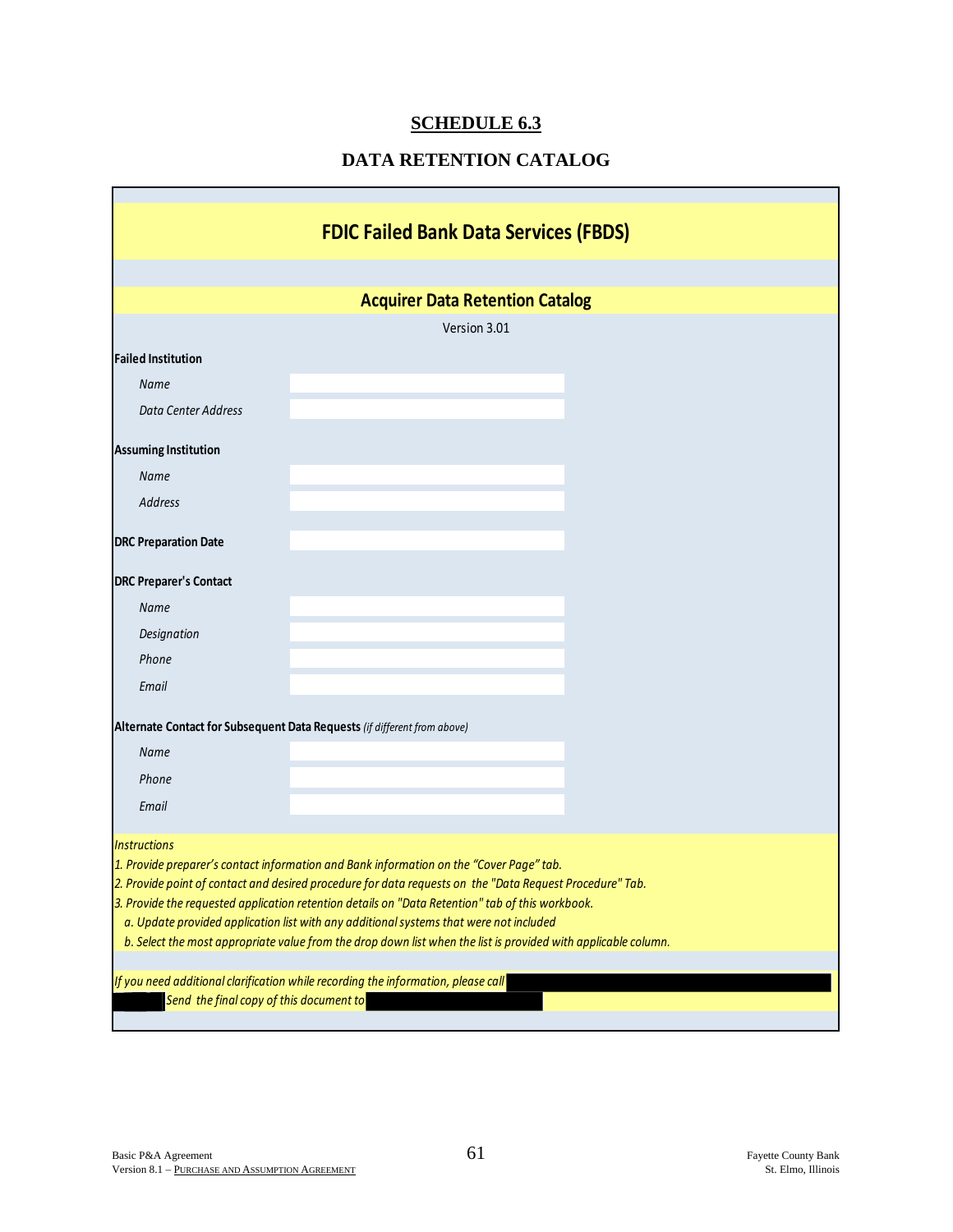# **Example of Information Required**

#### **Application Classification**

| <b>Application</b><br><b>Name</b>          | Sub-<br>Category                                                                       | <b>Business</b><br>Usage                                                                     | <b>Vendor</b>                               | Data exists<br>in the Core<br><b>Banking</b><br>application?                                        | <b>Explain if</b><br>partial<br>data exists<br>in Core<br><b>Banking</b><br>application        | <b>Hosting Platform</b>                               |
|--------------------------------------------|----------------------------------------------------------------------------------------|----------------------------------------------------------------------------------------------|---------------------------------------------|-----------------------------------------------------------------------------------------------------|------------------------------------------------------------------------------------------------|-------------------------------------------------------|
| Provide the<br>name of the<br>application. | Select the<br>most<br>appropriate<br>category<br>represented<br>by the<br>application. | Describe the<br>business uses<br>and key<br>processes<br>supported by<br>the<br>application. | Provide<br>the<br>name<br>of the<br>vendor. | Indicate<br>whether the<br>application<br>data also<br>exists in the<br>core banking<br>application | Provide an<br>explanation<br>if partial<br>data exist<br>in the core<br>banking<br>application | Select the<br>deployment model<br>of the application. |

| <b>Time Duration for</b><br><b>Application in Operation</b>                               |    | <b>Time Duration for</b><br><b>Online Data</b>                                     |    | <b>Time Duration for</b><br><b>Offline Data</b>       |                           | <b>Offline Data</b>                                                         |  |
|-------------------------------------------------------------------------------------------|----|------------------------------------------------------------------------------------|----|-------------------------------------------------------|---------------------------|-----------------------------------------------------------------------------|--|
| <b>From</b>                                                                               | Т٥ | From                                                                               | Т٥ | From                                                  | To                        | <b>Details</b>                                                              |  |
| Provide the time duration<br>(Month & Year) for which<br>the application is<br>operation. |    | Provide the time duration<br>(Month & Year) for which<br>data is available online. |    | (Month & Year) for which<br>data is available offline | Provide the time duration | Select the<br>appropriate<br>mechanism<br>representing the<br>offline data. |  |

#### **Electronic Data Retention Plan**

| <b>Acquirer Plan</b>                                                                               | <b>Migration Details</b>                                                                                                 |                                                                                        | <b>Decommission</b><br><b>Schedule</b>                                                        | <b>Comments</b>                                                                                                         |
|----------------------------------------------------------------------------------------------------|--------------------------------------------------------------------------------------------------------------------------|----------------------------------------------------------------------------------------|-----------------------------------------------------------------------------------------------|-------------------------------------------------------------------------------------------------------------------------|
| Select the most<br>appropriate option that<br>defines the acquirer<br>plan for the<br>application. | Provide the<br>details of data<br>being migrated to<br>the target system<br>(type of data,<br>volume and date<br>range). | Provide<br>details of<br>the data not<br>being<br>migrated to<br>the target<br>system. | Select the appropriate<br>timeline if application<br>decommissioning is<br>planned in future. | Provide any<br>additional<br>comments related<br>to the retention<br>plans associated<br>with the<br>application's data |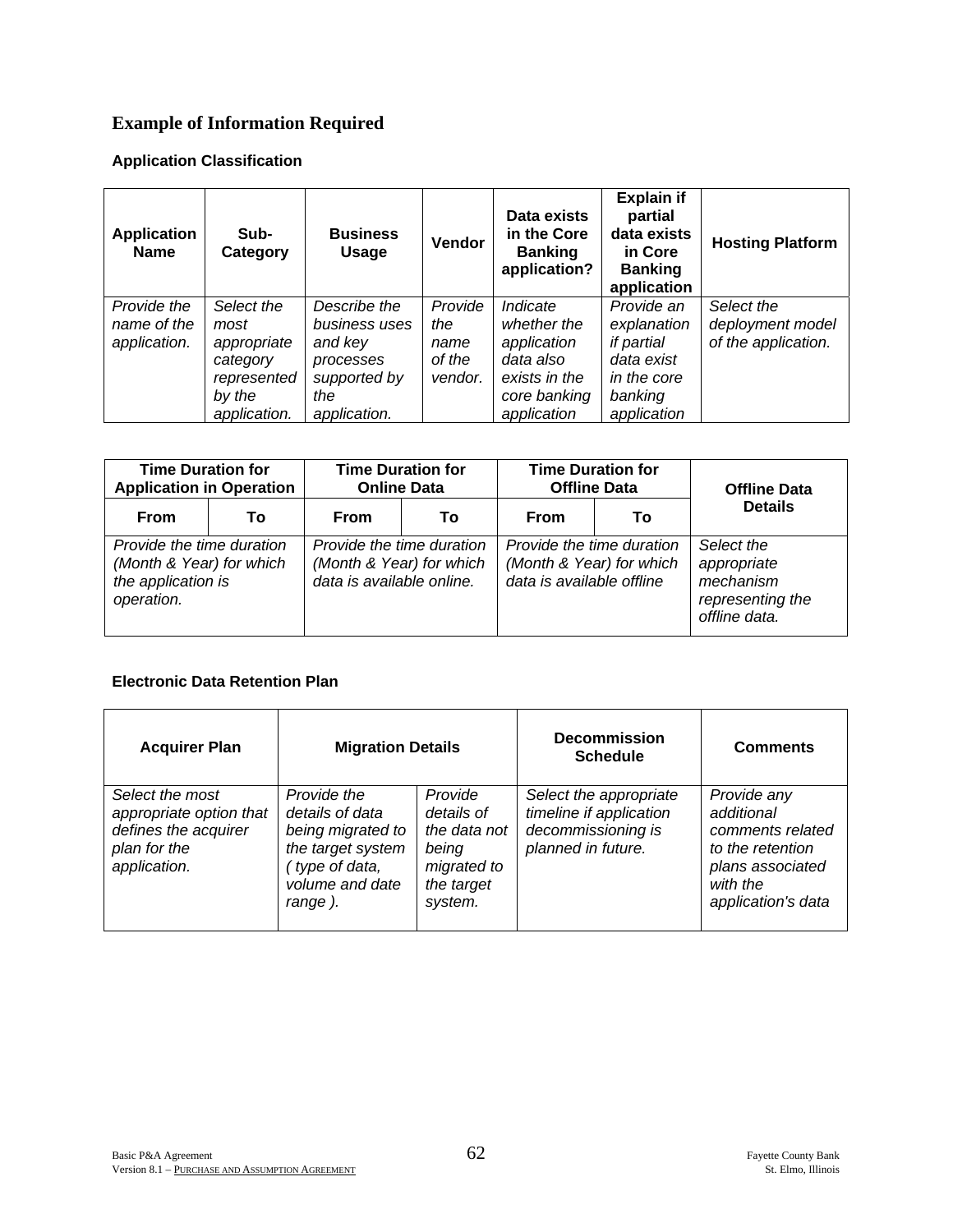## **SCHEDULE 7**

### **Accounts Excluded from Calculation of Deposit Franchise Bid Premium**

The accounts identified below will pass to the Assuming Institution (unless otherwise noted). When calculating the premium to be paid on Assumed Deposits in a purchase and assumption transaction, the FDIC will exclude the following categories of deposit accounts:

| Category | <b>Description</b>                                  | <b>Amount</b>   |
|----------|-----------------------------------------------------|-----------------|
|          | Non-DO Brokered Deposits                            | \$8,492,718.70  |
|          | Other Brokered Deposits                             | \$6,557,348.05  |
| Ш        | <b>Market Place Deposits</b>                        | \$7,168,824.37  |
|          | Total deposits excluded from calculation of premium | \$22,218,891.12 |

## **Category Description**

## **I. Brokered Deposits**

Brokered deposit accounts are accounts for which the "depositor of record" is an agent, nominee or custodian who deposits funds for a principal or principals to whom "pass-through" deposit insurance coverage may be extended. The FDIC separates brokered deposit accounts into two categories: 1) Depository Organization (DO) Brokered Deposits and 2) Non-Depository Organization (Non-DO) Brokered Deposits. This distinction is made by the FDIC to facilitate its roles as Receiver and Insurer. These terms will not appear on other "brokered deposit" reports generated by the Failed Bank.

Non-DO Brokered Deposits pass to the Assuming Institution, but are excluded from Assumed Deposits when the deposit premium is calculated. The Failed Bank does have Non-DO Brokered Deposits. As of March 3, 2017, the Failed Bank reported 39 accounts with a Book Value of 8,487,000. Please see the attached Schedule 7, Non-DO Brokered Deposits Report for a listing of these accounts. This list will be updated after the Bank Closing Date with balances as of the Bank Closing Date.

#### **II. Other Brokered Deposits**

Other Brokered Deposits pass to the Assuming Institution, but are excluded from Assumed Deposits when the deposit premium is calculated. The Failed Bank does have Other Brokered Deposits. As of March 3, 2017, the Failed Bank reported 28 accounts with a Book Value of \$6,553,000. Please see the attached Schedule 7, Other Brokered Deposits Report for a listing of these accounts. This list will be updated post closing with balances as of the Bank Closing Date.

If the Failed Bank had any DO Brokered Deposits (Cede & Co as Nominee for DTC), they are excluded from Assumed Deposits in this Agreement.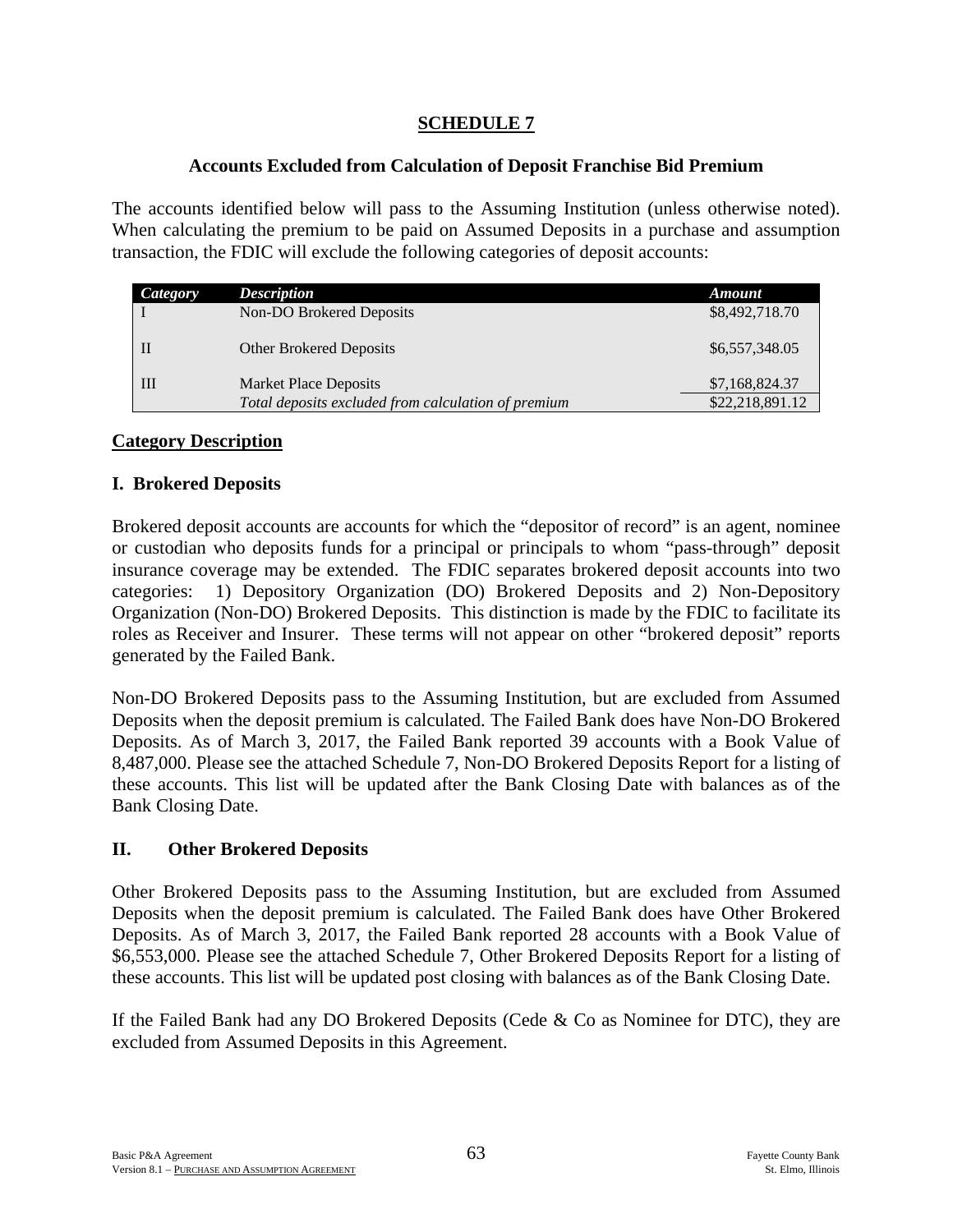### **CDARS**

CDARS deposits pass to the Assuming Institution, but are excluded from Assumed Deposits when the deposit premium is calculated.

The Failed Bank did not participate in the CDARS program as of the date of the deposit download. If CDARS deposits are taken between the date of the deposit download and the Bank Closing Date, they will be identified post closing and made part of Schedule 7 to this Agreement.

#### **III. Market Place Deposits**

"Market Place Deposits" is a description given to deposits that may have been solicited via a money desk, internet subscription service (for example, QwickRate<sup>®</sup>), or similar programs.

The Failed Bank does have Market Place Deposits as described above. As of March 3, 2017, the Bank reported 28 accounts with a Book Value of \$7,165,000. Please see the attached Schedule 7, Internet CDs Report for a listing of these accounts. This list will be updated after the Bank Closing Date with balances as of the Bank Closing Date.

This Schedule provides account categories and balances as of the date of the deposit download, or as indicated. The deposit franchise bid premium will be calculated using account categories and balances as of the Bank Closing Date that are reflected in the general ledger or subsystem as described above. The final numbers for Schedule 7 will be provided after the Bank Closing Date.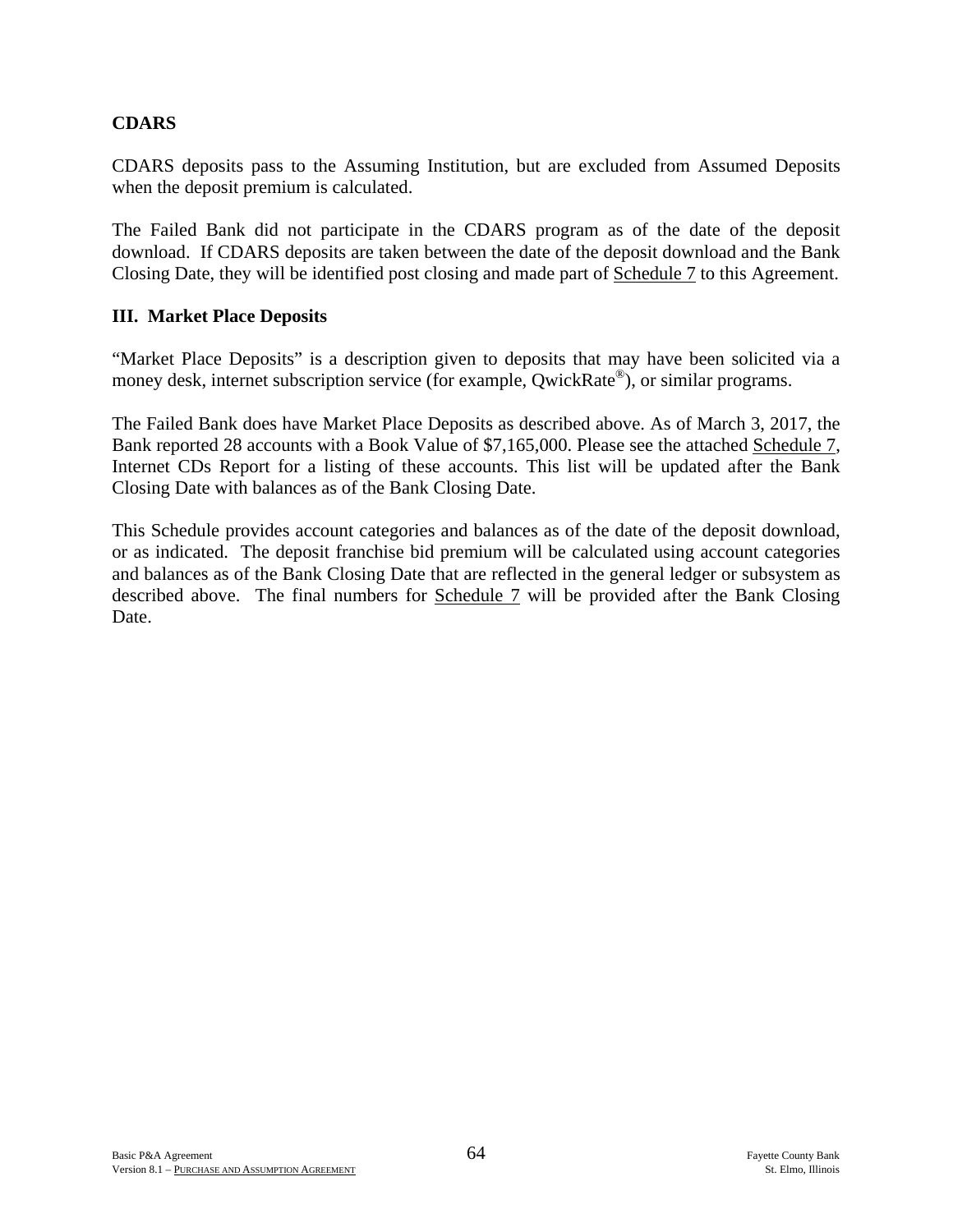| <b>APPL</b> |  | Account Number GL Code Current Balance Accrued Interest FI Type |              |
|-------------|--|-----------------------------------------------------------------|--------------|
|             |  |                                                                 |              |
|             |  |                                                                 |              |
|             |  |                                                                 |              |
|             |  |                                                                 |              |
|             |  |                                                                 |              |
|             |  |                                                                 |              |
|             |  |                                                                 |              |
|             |  |                                                                 |              |
|             |  |                                                                 |              |
|             |  |                                                                 |              |
|             |  |                                                                 |              |
|             |  |                                                                 |              |
|             |  |                                                                 |              |
|             |  |                                                                 |              |
|             |  |                                                                 |              |
|             |  |                                                                 |              |
|             |  |                                                                 |              |
|             |  |                                                                 |              |
|             |  |                                                                 |              |
|             |  |                                                                 |              |
|             |  |                                                                 |              |
|             |  |                                                                 |              |
|             |  |                                                                 |              |
|             |  |                                                                 |              |
|             |  |                                                                 | - 12<br>- 11 |
|             |  |                                                                 |              |

Schedule 7 Non-DO Brokered Deposits Report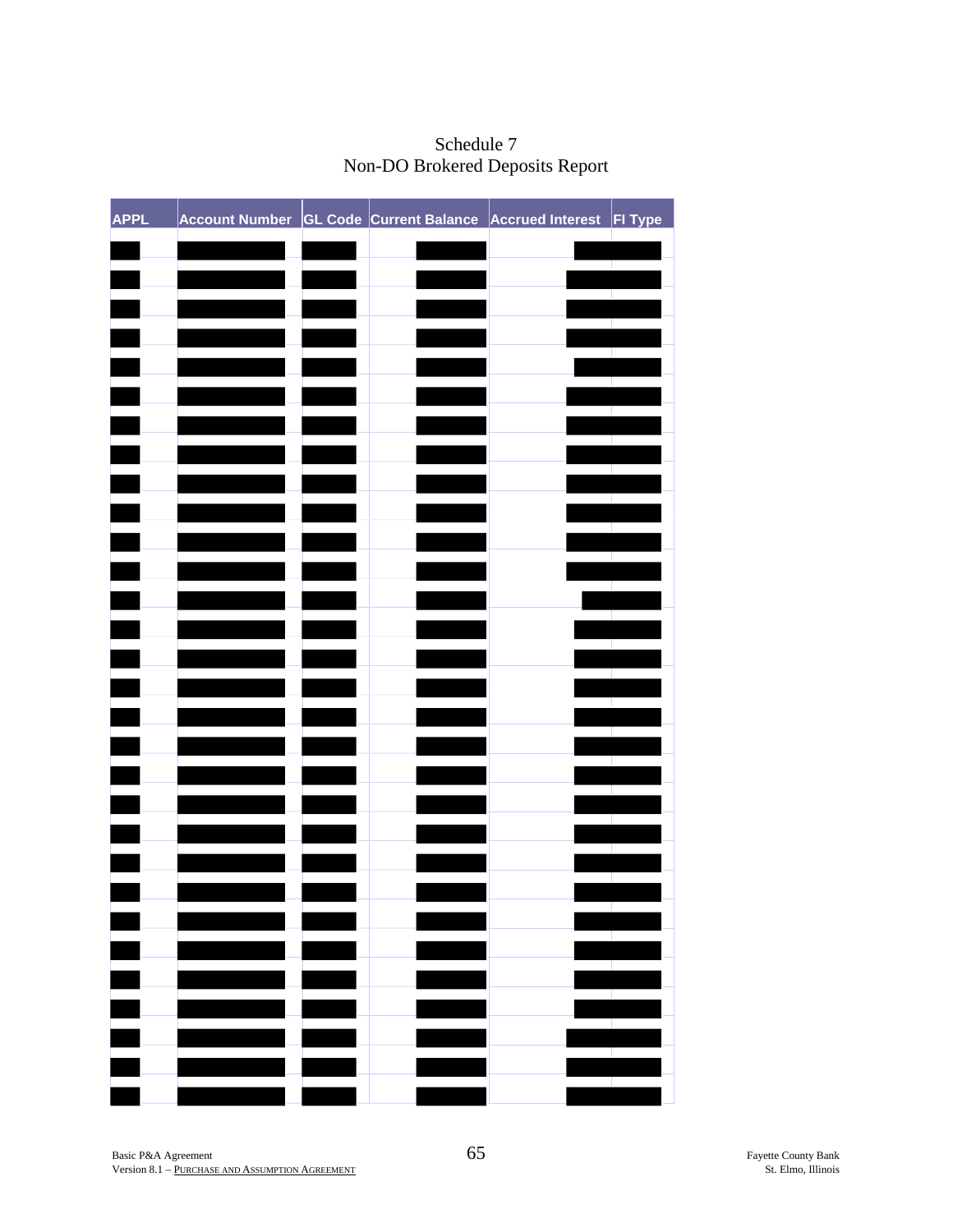| <b>TOTALS:</b> | 39 | 8,487,000.00 | 5,718.70 |  |
|----------------|----|--------------|----------|--|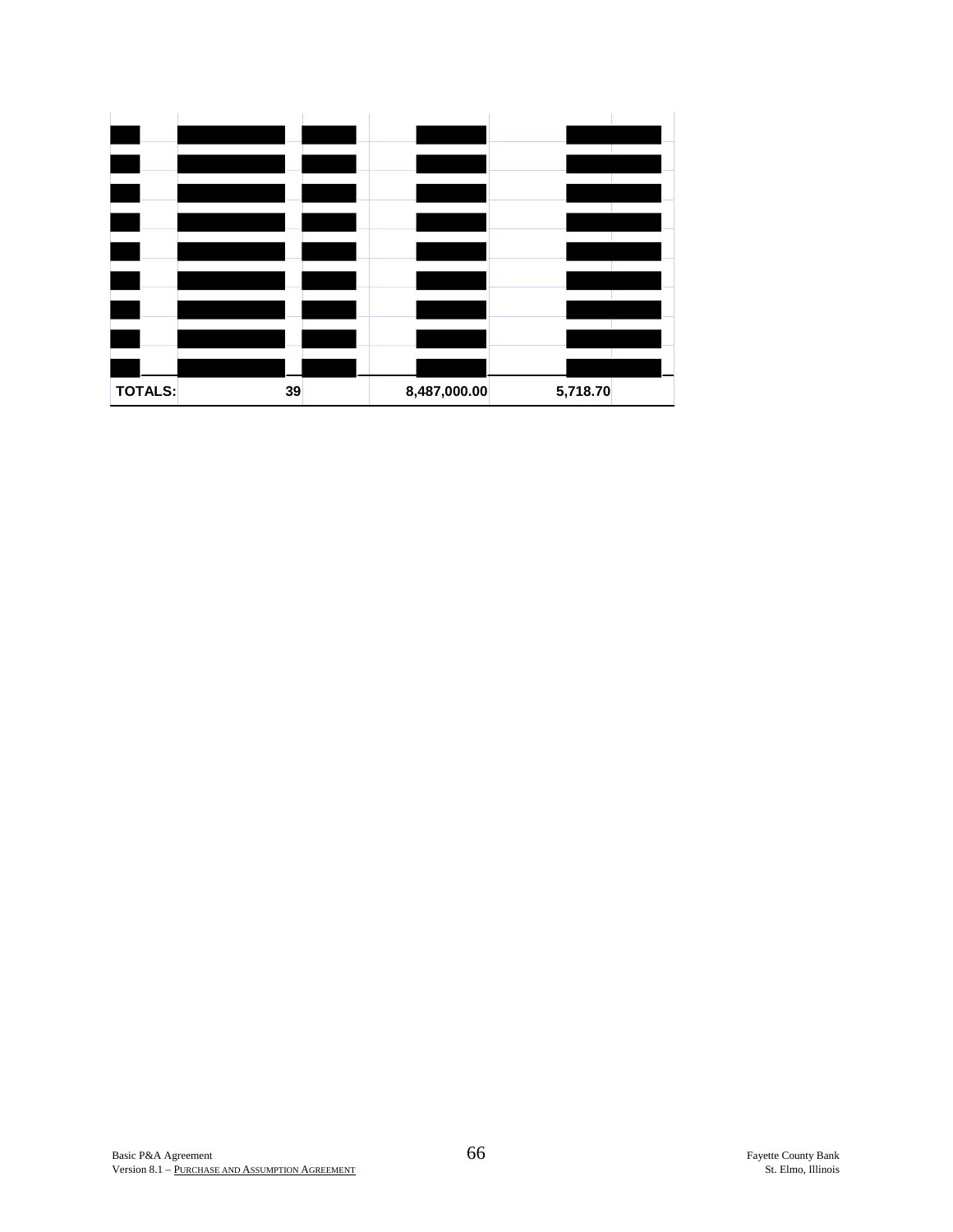| <b>APPL</b> | Account Number CL Code Current Balance Accrued Interest FI Type |              |          |  |
|-------------|-----------------------------------------------------------------|--------------|----------|--|
|             |                                                                 |              |          |  |
|             |                                                                 |              |          |  |
|             |                                                                 |              |          |  |
|             |                                                                 |              |          |  |
|             |                                                                 |              |          |  |
|             |                                                                 |              |          |  |
|             |                                                                 |              |          |  |
|             |                                                                 |              |          |  |
|             |                                                                 |              |          |  |
|             |                                                                 |              |          |  |
|             |                                                                 |              |          |  |
|             |                                                                 |              |          |  |
|             |                                                                 |              |          |  |
|             |                                                                 |              |          |  |
|             |                                                                 |              |          |  |
|             |                                                                 |              |          |  |
|             |                                                                 |              |          |  |
|             |                                                                 |              |          |  |
|             |                                                                 |              |          |  |
|             |                                                                 |              |          |  |
|             |                                                                 |              |          |  |
|             |                                                                 |              |          |  |
|             |                                                                 |              |          |  |
|             |                                                                 |              |          |  |
|             |                                                                 |              |          |  |
|             |                                                                 |              |          |  |
| TOTALS:     | 28                                                              | 6,553,000.00 | 4,348.05 |  |

# Schedule 7 Other Brokered Deposits Report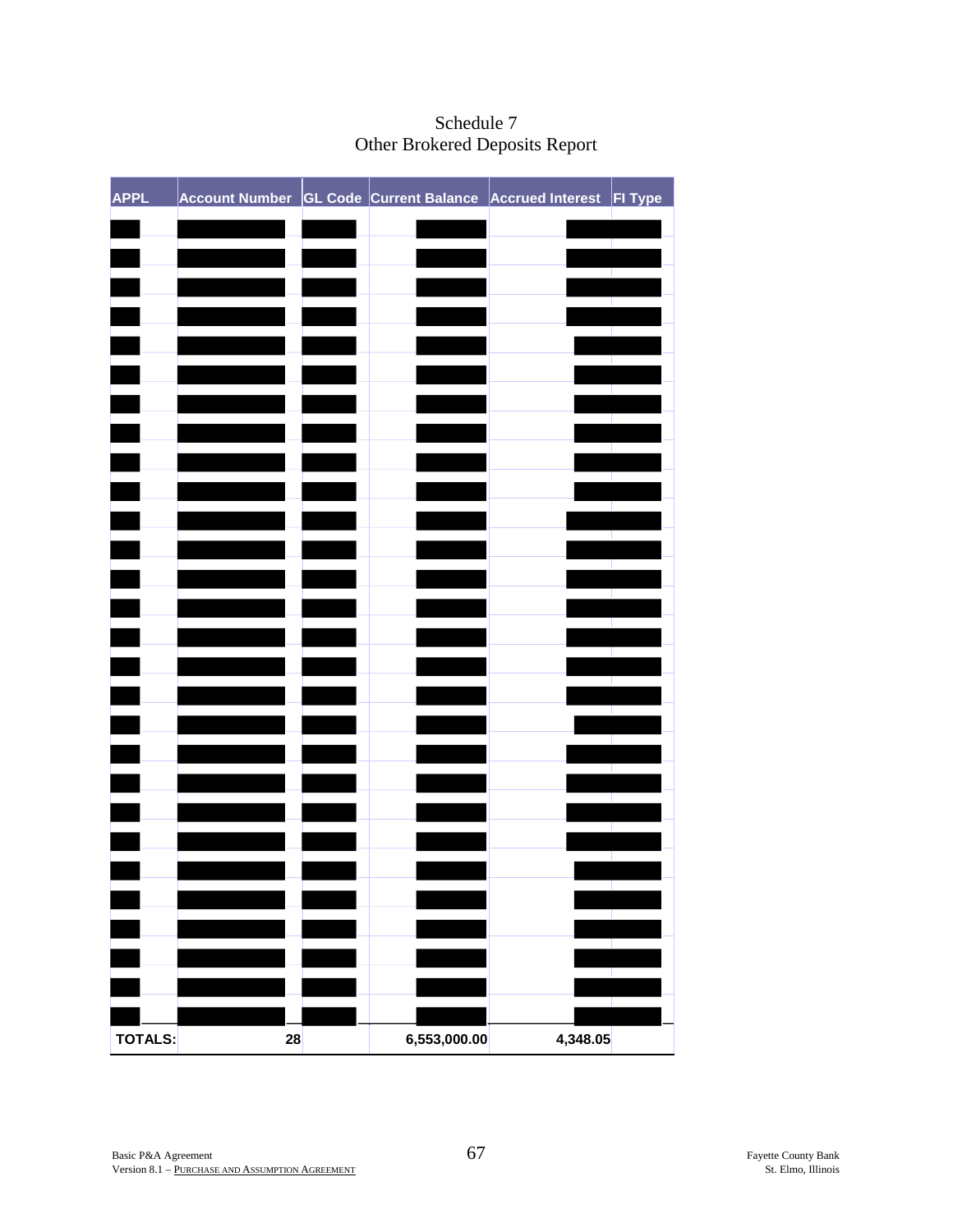| <b>APPL</b> | Account Number GL Code Current Balance Accrued Interest FI Type |              |          |  |
|-------------|-----------------------------------------------------------------|--------------|----------|--|
|             |                                                                 |              |          |  |
|             |                                                                 |              |          |  |
|             |                                                                 |              |          |  |
|             |                                                                 |              |          |  |
|             |                                                                 |              |          |  |
|             |                                                                 |              |          |  |
|             |                                                                 |              |          |  |
|             |                                                                 |              |          |  |
|             |                                                                 |              |          |  |
|             |                                                                 |              |          |  |
|             |                                                                 |              |          |  |
|             |                                                                 |              |          |  |
|             |                                                                 |              |          |  |
|             |                                                                 |              |          |  |
|             |                                                                 |              |          |  |
|             |                                                                 |              |          |  |
|             |                                                                 |              |          |  |
|             |                                                                 |              |          |  |
|             |                                                                 |              |          |  |
|             |                                                                 |              |          |  |
|             |                                                                 |              |          |  |
|             |                                                                 |              |          |  |
|             |                                                                 |              |          |  |
|             |                                                                 |              |          |  |
|             |                                                                 |              |          |  |
|             |                                                                 |              |          |  |
| TOTALS:     | 28                                                              | 7,165,000.00 | 3,824.37 |  |

# Schedule 7 Internet CDs Report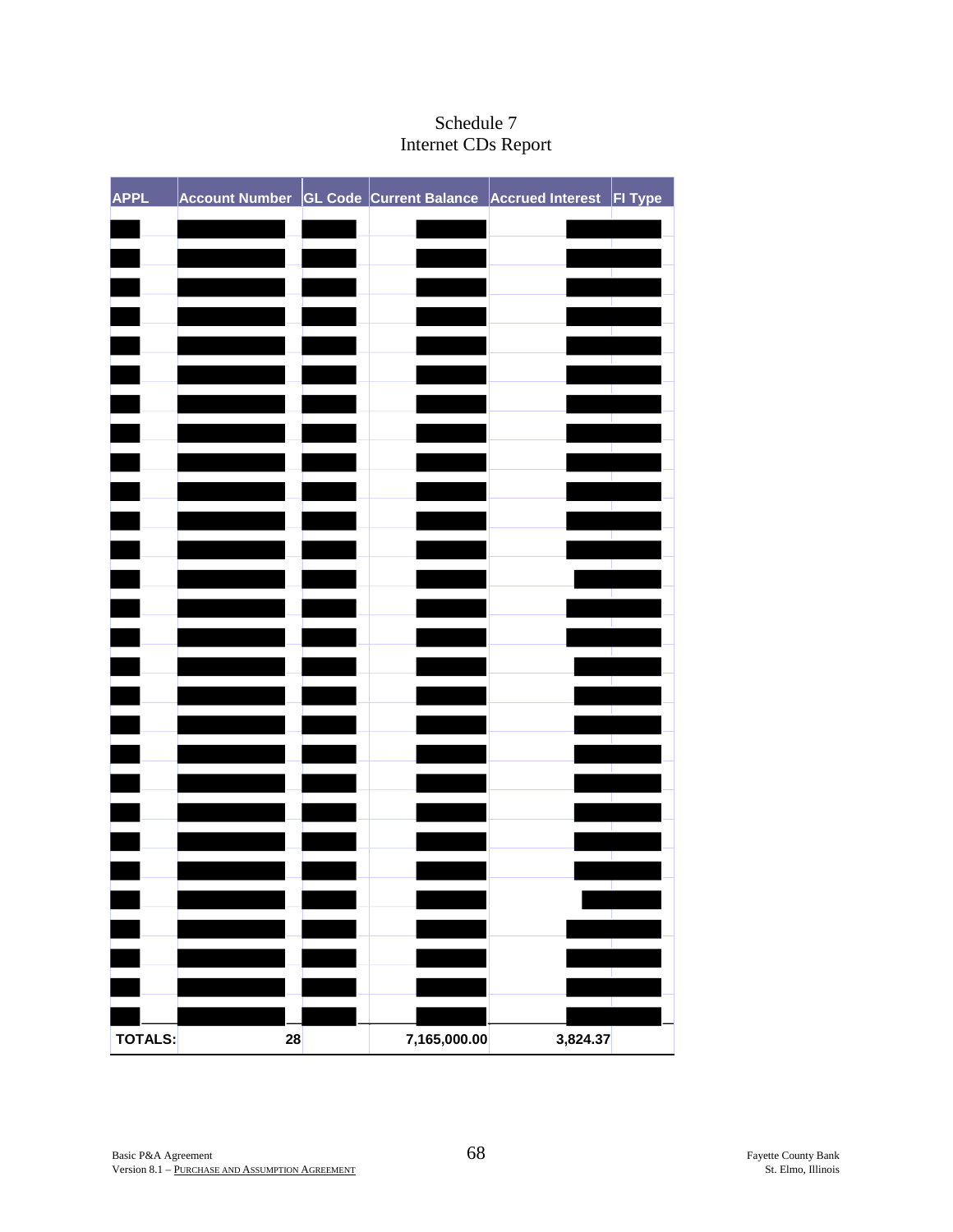#### **EXHIBIT 2.3A**

**FINAL LEGAL NOTICE**

Claiming Requirements for Deposits Under 12 U.S.C. 1822(e)

#### **[Date]**

**[Name of Unclaimed Depositor] [Address of Unclaimed Depositor] [Anytown, USA]**

Subject: **[XXXXX – Name of Bank City, State]** – In Receivership

#### Dear **[Sir/Madam]:**

 As you may know, on **[Date: Closing Date]**, the **[Name of Bank (**"**The Bank**"**)]** was closed and the Federal Deposit Insurance Corporation ("FDIC") transferred **[The Bank's]** accounts to **[Name of Assuming Institution].**

 According to federal law under 12 U.S.C., 1822(e), on **[Date: eighteen months from the Closing Date]**, **[Name of Assuming Institution]** must transfer the funds in your account(s) back to the FDIC if you have not claimed your account(s) with **[Name of Assuming Institution].** Based on the records recently supplied to us by **[Name of Assuming Institution]**, your account(s) currently fall into this category.

 This letter is your formal Legal Notice that you have until **[Date: eighteen months from the Closing Date]**, to claim or arrange to continue your account(s) with **[Name of Assuming Institution].** There are several ways that you can claim your account(s) at **[Name of Assuming Institution]**. It is only necessary for you to take any one of the following actions in order for your account(s) at **[Name of Assuming Institution]** to be deemed claimed. In addition, if you have more than one account, your claim to one account will automatically claim all accounts:

1. Write to **[Name of Assuming Institution]** and notify them that you wish to keep your account(s) active with them. Please be sure to include the name of the account(s), the account number(s), the signature of an authorized signer on the account(s), name, and address. **[Name of Assuming Institution]** address is:

> [123 Main Street Anytown, USA]

- 2. Execute a new signature card on your account(s), enter into a new deposit agreement with **[Name of Assuming Institution],** change the ownership on your account(s), or renegotiate the terms of your certificate of deposit account(s) (if any).
- 3. Provide **[Name of Assuming Institution]** with a change of address form.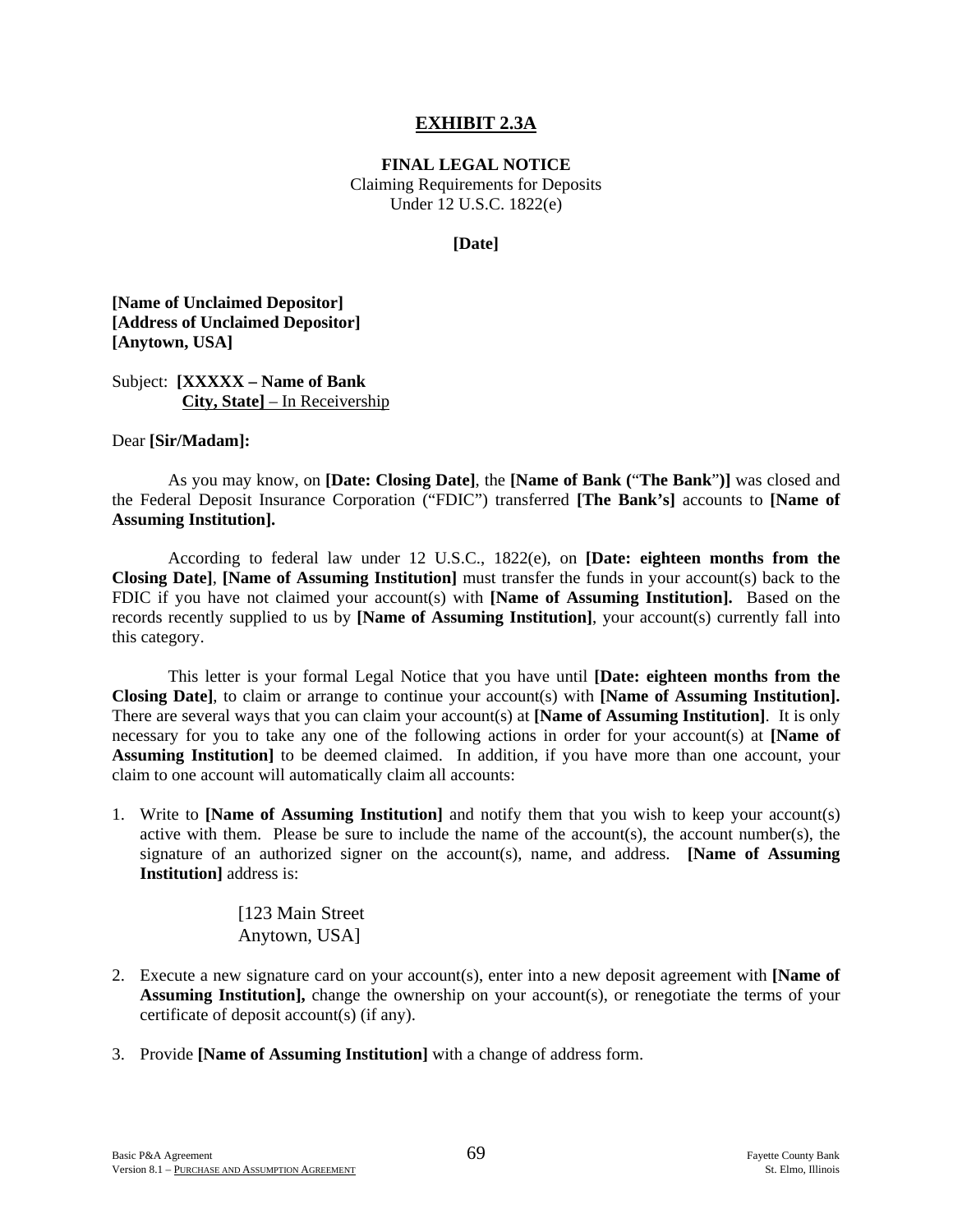4. Make a deposit to or withdrawal from your account(s). This includes writing a check on any account or having an automatic direct deposit credited to or an automatic withdrawal debited from an account.

 If you do not want to continue your account(s) with **[Name of Assuming Institution]** for any reason, you can withdraw your funds and close your account(s). Withdrawing funds from one or more of your account(s) satisfies the federal law claiming requirement. If you have time deposits, such as certificates of deposit, **[Name of Assuming Institution]** can advise you how to withdraw them without being charged an interest penalty for early withdrawal.

 If you do not claim ownership of your account(s) at **[Name of Assuming Institution by Date: eighteen months from the Closing Date]** federal law requires **[Name of Assuming Institution]** to return your deposits to the FDIC, which will deliver them as unclaimed property to the State indicated in your address in the Failed Institution's records. If your address is outside of the United States, the FDIC will deliver the deposits to the State in which the Failed Institution had its main office. 12 U.S.C. § 1822(e). If the State accepts custody of your deposits, you will have 10 years from the date of delivery to claim your deposits from the State. After 10 years you will be permanently barred from claiming your deposits. However, if the State refuses to take custody of your deposits, you will be able to claim them from the FDIC until the receivership is terminated. If you have not claimed your insured deposits before the receivership is terminated, and a receivership may be terminated at any time, all of your rights in those deposits will be barred.

 If you have any questions or concerns about these items, please contact **[Bank Employee]** at **[Name of Assuming Institution]** by phone at **[(XXX) XXX-XXXX].**

Sincerely,

 **[Name of Claims Specialist] [Title]**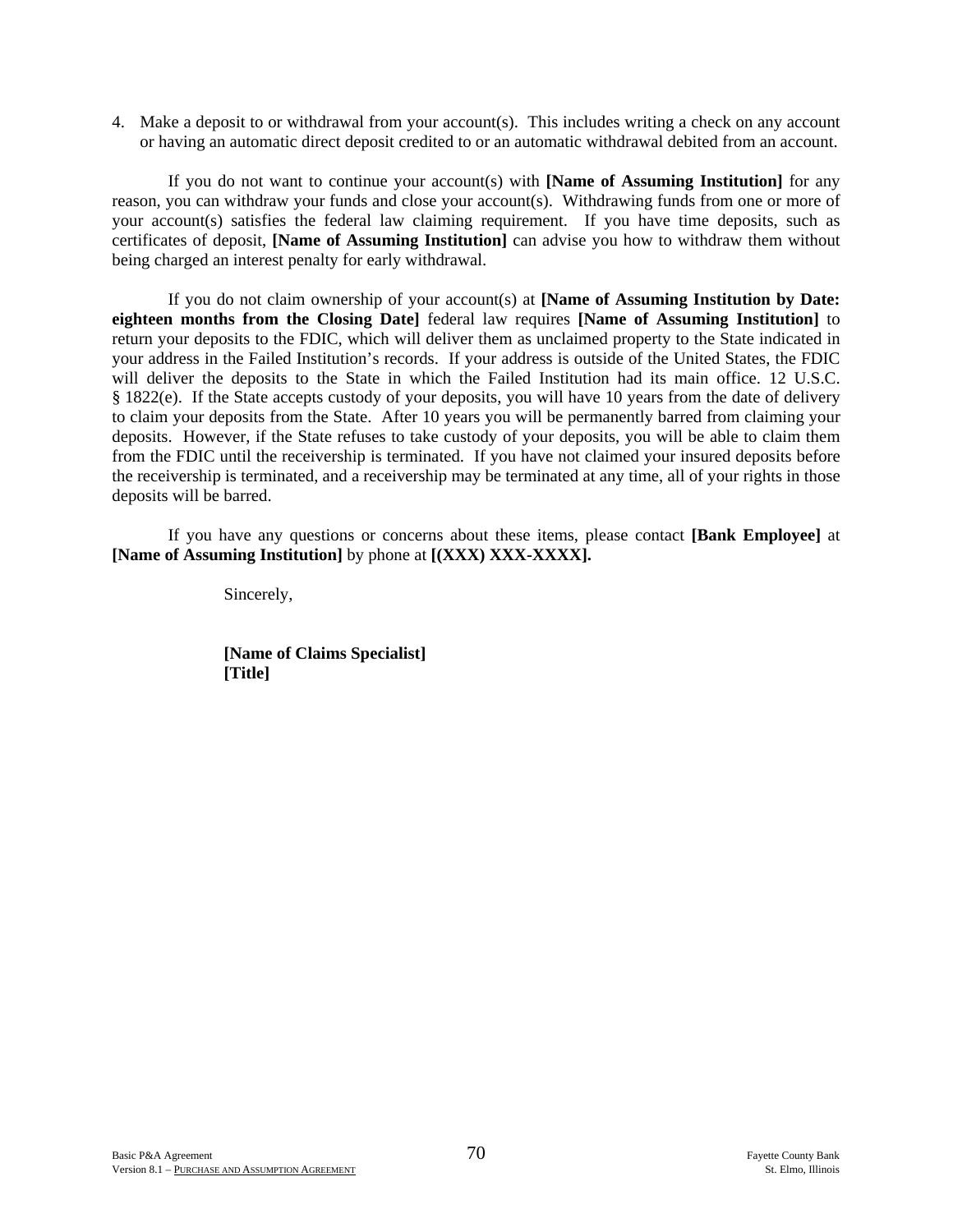# **EXHIBIT 2.3B**

## **AFFIDAVIT OF MAILING**

### AFFIDAVIT OF MAILING

State of

### COUNTY OF

I am employed as a **[Title of Office]** by the **[Name of Assuming Institution]**.

This will attest that on **[Date of mailing]**, I caused a true and correct copy of the Final Legal Notice, attached hereto, to owners of unclaimed deposits of **[Name of Failed Bank]**, City, State, to be prepared for deposit in the mail of the United States of America on behalf of the Federal Deposit Insurance Corporation. A list of depositors to whom the notice was mailed is attached. This notice was mailed to the depositor's last address as reflected on the books and records of the **[Name of Failed Bank]** as of the date of failure.

> **[Name] [Title of Office] [Name of Assuming Institution]**

**Subscribed and sworn to before me this \_\_\_\_\_\_\_day of [Month, Year].** 

 $\overline{\phantom{a}}$  , and the contract of the contract of the contract of the contract of the contract of the contract of the contract of the contract of the contract of the contract of the contract of the contract of the contrac

**My commission expires:** 

**\_\_\_\_\_\_\_\_\_\_\_\_\_\_\_\_\_\_\_\_\_\_ \_\_\_\_\_\_\_\_\_\_\_\_\_\_\_\_\_\_\_\_\_\_\_\_\_\_\_\_\_\_\_\_ [Name], Notary Public**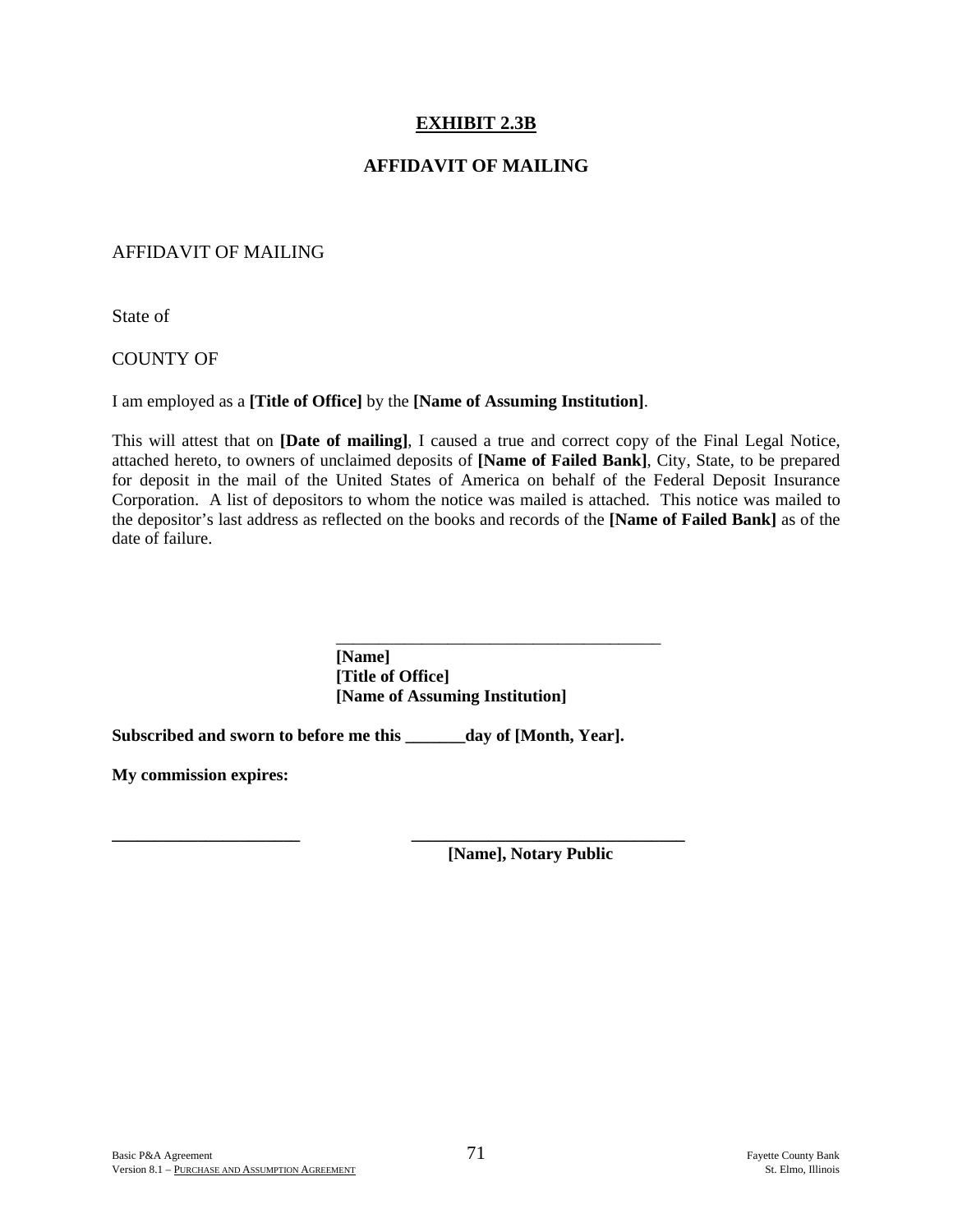# **EXHIBIT 3.2(c)**

# **VALUATION OF CERTAIN QUALIFIED FINANCIAL CONTRACTS**

#### A. Scope

 Interest Rate Contracts - All interest rate swaps, forward rate agreements, interest rate futures, caps, collars and floors, whether purchased or written.

 Option Contracts - All put and call option contracts, whether purchased or written, on marketable securities, financial futures, foreign currencies, foreign exchange or foreign exchange futures contracts.

 Foreign Exchange Contracts - All contracts for future purchase or sale of foreign currencies, foreign currency or cross currency swap contracts, or foreign exchange futures contracts.

B. Exclusions

 All financial contracts used to hedge assets and liabilities that are acquired by the Assuming Institution but are not subject to adjustment from Book Value.

C. Adjustment

The difference between the Book Value and market value as of the Bank Closing Date.

### D. Methodology

 1. The price at which the Assuming Institution sells or disposes of Qualified Financial Contracts will be deemed to be the fair market value of such contracts, if such sale or disposition occurs at prevailing market rates within a predefined timetable as agreed upon by the Assuming Institution and the Receiver.

 2. In valuing all other Qualified Financial Contracts, the following principles will apply:

- (i) All known cash flows under swaps or forward exchange contracts shall be present valued to the swap zero coupon interest rate curve.
- (ii) All valuations shall employ prices and interest rates based on the actual frequency of rate reset or payment.
- (iii) Each tranche of amortizing contracts shall be separately valued. The total value of such amortizing contract shall be the sum of the values of its component tranches.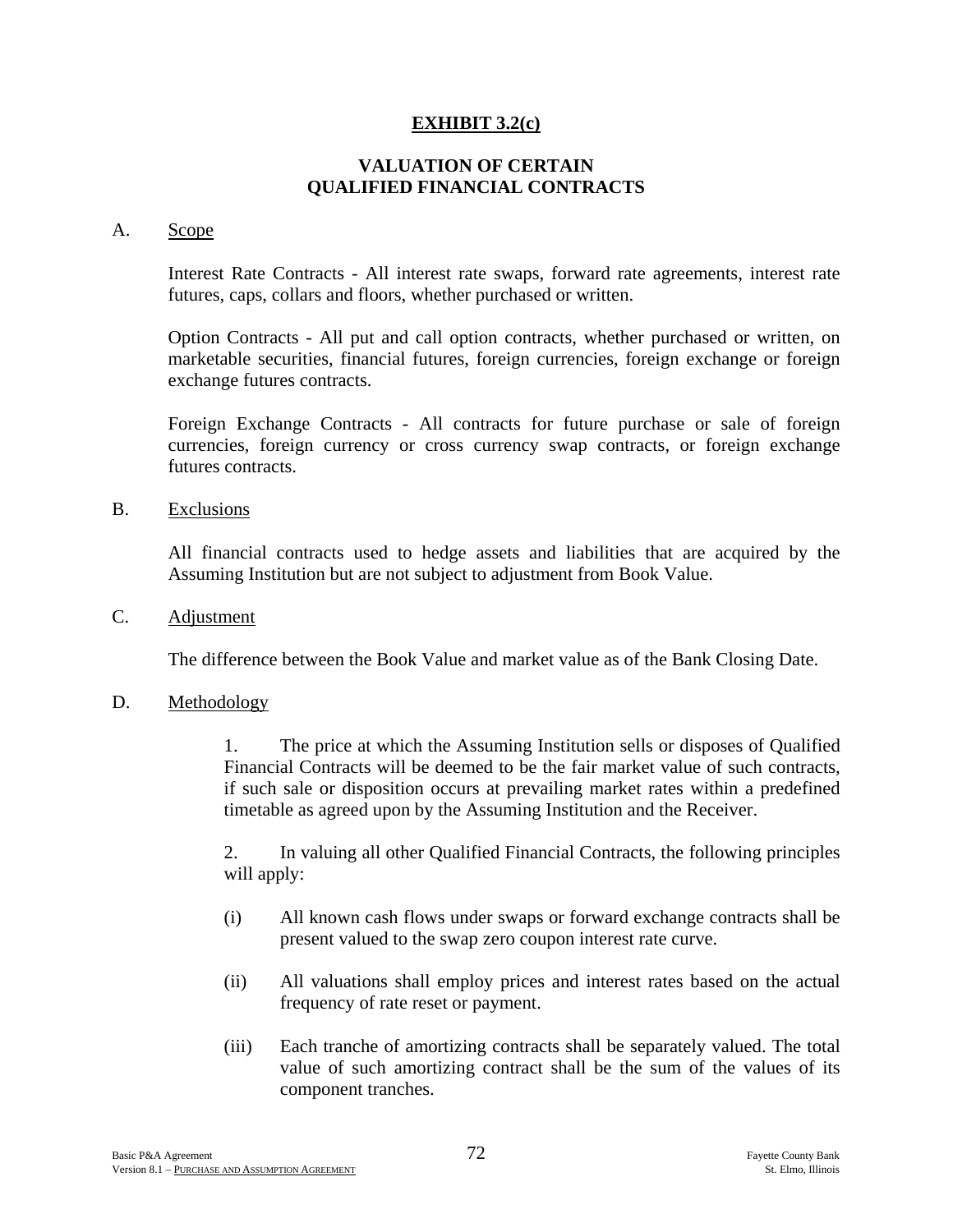- (iv) For regularly traded contracts, valuations shall be at the midpoint of the bid and ask prices quoted by customary sources (e.g., The Wall Street Journal, Telerate, Reuters or other similar source) or regularly traded exchanges.
- (v) For all other Qualified Financial Contracts where published market quotes are unavailable, the adjusted price shall be the average of the bid and ask price quotes from three (3) securities dealers acceptable to the Receiver and Assuming Institution as of the Bank Closing Date. If quotes from securities dealers cannot be obtained, an appraiser acceptable to the Receiver and the Assuming Institution will perform a valuation based on modeling, correlation analysis, interpolation or other techniques, as appropriate.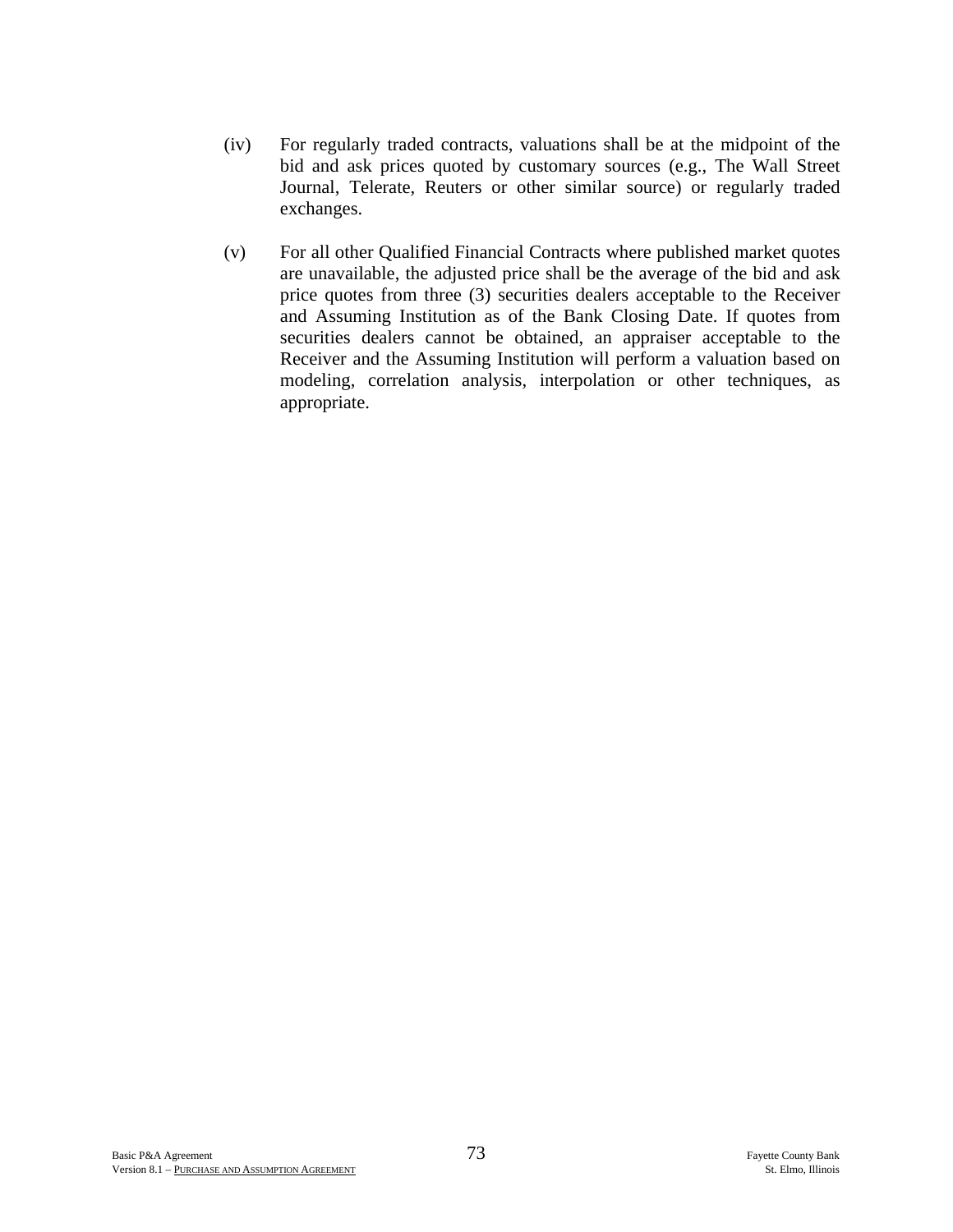# **EXHIBIT 4.13**

#### **INTERIM ASSET SERVICING ARRANGEMENT**

This Interim Asset Servicing Arrangement is made pursuant to and as of the date of that certain Purchase and Assumption Agreement (the "**Purchase and Assumption Agreement**") among the Receiver, the Assuming Institution and the Corporation, to which this Arrangement is attached. Capitalized terms used and not otherwise defined in this Exhibit 4.13 shall have the meanings assigned to such terms in the Agreement.

(a) With respect to each asset or liability designated from time to time by the Receiver to be serviced by the Assuming Institution pursuant to this Interim Asset Servicing Arrangement (the "**Arrangement**"), including any assets or liabilities sold or conveyed by the Receiver to any party other than the Assuming Institution (any such party, a "**Successor Owner**") but with respect to which the Receiver has an obligation to service or provide servicing support (such assets and liabilities, the "**Pool Assets**"), for certain loans (the "**Loans**") during the term of this Arrangement the Assuming Institution shall service or provide servicing support to the Pool Assets as described in this Exhibit 4.13.

If the Assuming Institution is an approved or qualified servicer for any government sponsored entity (each, a "**GSE**") and if any of the Loans are owned by a GSE, the Assuming Institution shall service or provide servicing support for the Loans owned by a GSE in accordance with the guidelines promulgated by and its agreements with the applicable GSE. If the Assuming Institution is not an approved or qualified servicer for a GSE or the Loans are not owned by a GSE, then the Assuming Institution shall service or provide servicing support for the Loans in accordance with the following:

- record;
- (i) promptly post and apply payments received to the applicable system of
- (ii) reverse and return insufficient funds checks;

(iii) pay (A) participation payments to participants in Loans, as and when received; (B) tax and insurance bills, as they come due, out of any escrow funds maintained for such purposes; and (C) unfunded commitments and protective advances out of any escrow funds created for such purposes;

(iv) process funding draws under Loans and protective advances in connection with collateral and acquired property, in each case, as and to the extent authorized and funded by the Receiver;

(v) maintain in use all data processing equipment and systems and other systems of record on which any activity with respect to any Pool Assets are, or prior to the Bank Closing Date, were, recorded, and maintain all historical data on any such systems as of the Bank Closing Date and not, without the express consent of the Receiver (which consent must be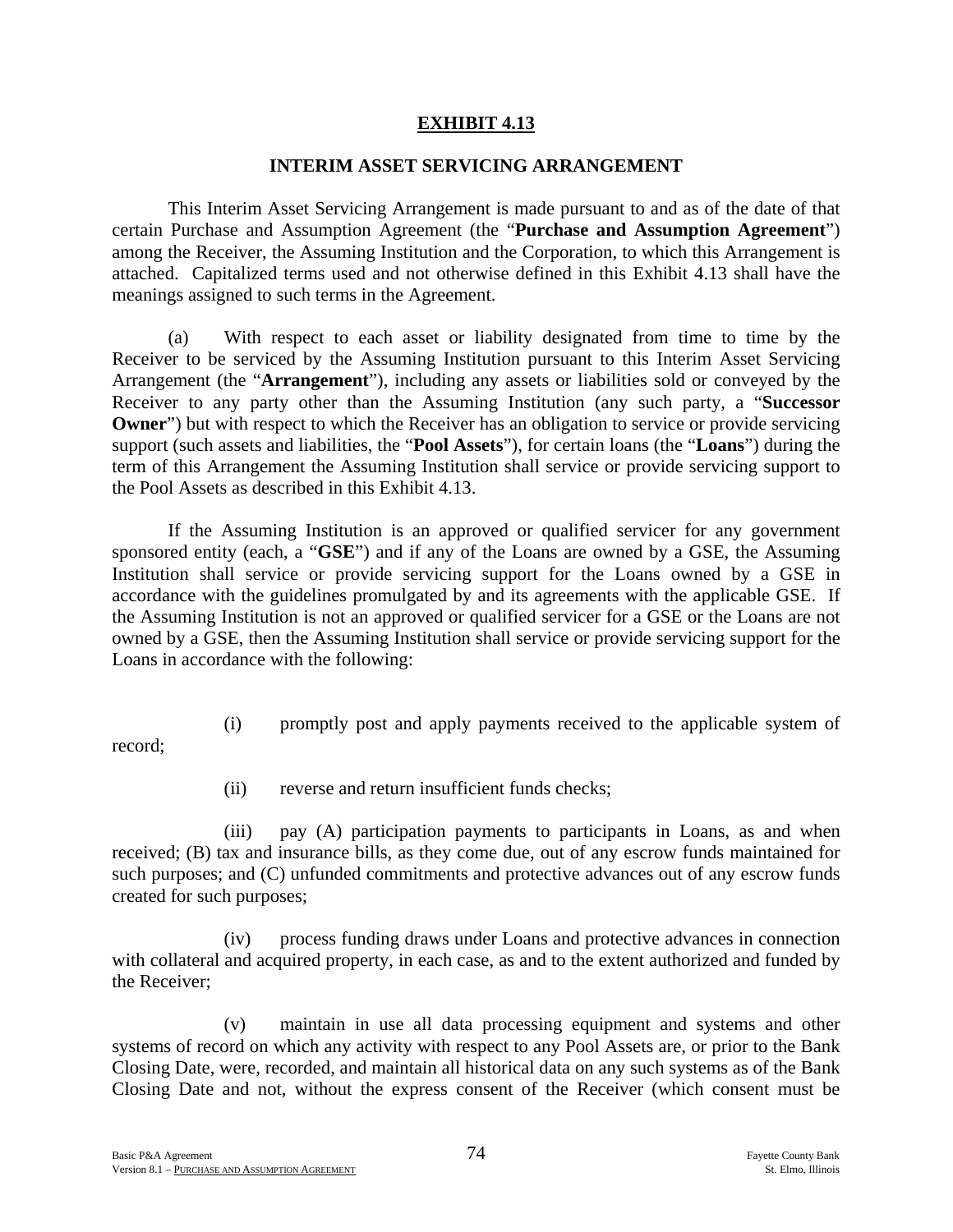sought at least sixty (60) days prior to taking any action), deconvert, remove, transfer or otherwise discontinue use of any of the Failed Bank's systems of record with respect to any Pool Asset;

(vi) maintain accurate records reflecting (A) payments received by the Assuming Institution, (B) information received by the Assuming Institution concerning changes in the address or identity of any Obligor and (C) other servicing actions taken by the Assuming Institution, including checks returned for insufficient funds;

(vii) send (A) billing statements to Obligors on Pool Assets (to the extent that such statements were sent by the Failed Bank or as are requested by the Receiver) and (B) notices to Obligors who are in default on Loans (in the same manner as the Failed Bank or as are requested by the Receiver);

(viii) employ a sufficient number of qualified employees to provide the services required to be provided by the Assuming Institution pursuant to this Arrangement (with the number and qualifications of such employees to be not less than the number and qualifications of employees employed by the Failed Bank to perform such functions as of the Bank Closing Date);

(ix) hold in trust any Credit Files and any servicing files in the possession or on the premises of the Assuming Institution for the Receiver or the Successor Owner (as applicable) and segregate from the other books and records of the Assuming Institution and appropriately mark such Credit Files and servicing files to clearly reflect the ownership interest of the Receiver or the successor owner (as applicable);

(x) send to the Receiver (indicating closed bank name and number), Attn: Interim Servicing Manager, at the email address provided in Section 13.6 of the Purchase and Assumption Agreement, or to such other person at such address as the Receiver may designate, via overnight delivery: (A) on a weekly basis, weekly reports, including, without limitation, reports reflecting collections and trial balances, and (B) any other reports, copies or information as may be requested from time to time by the Receiver, including, if requested, copies of (1) checks or other remittances received, (2) insufficient funds checks returned, (3) checks or other remittances for payment to participants or for taxes, insurance, funding advances and protective advances, (4) pay-off requests, and (5) notices to defaulted Obligors;

(xi) remit on a weekly basis to the Receiver (indicating closed bank name and number), Attn: DRR Cashier Unit, Business Operations Support Branch, in the same manner as provided in paragraph  $(a)(x)$ , via wire transfer to the account designated by the Receiver, or to such other person at such other address and/or account as the Receiver may designate, all payments received;

(xii) prepare and timely file all information reports with appropriate tax authorities, and, if requested by the Receiver, prepare and file tax returns and remit taxes due on or before the due date;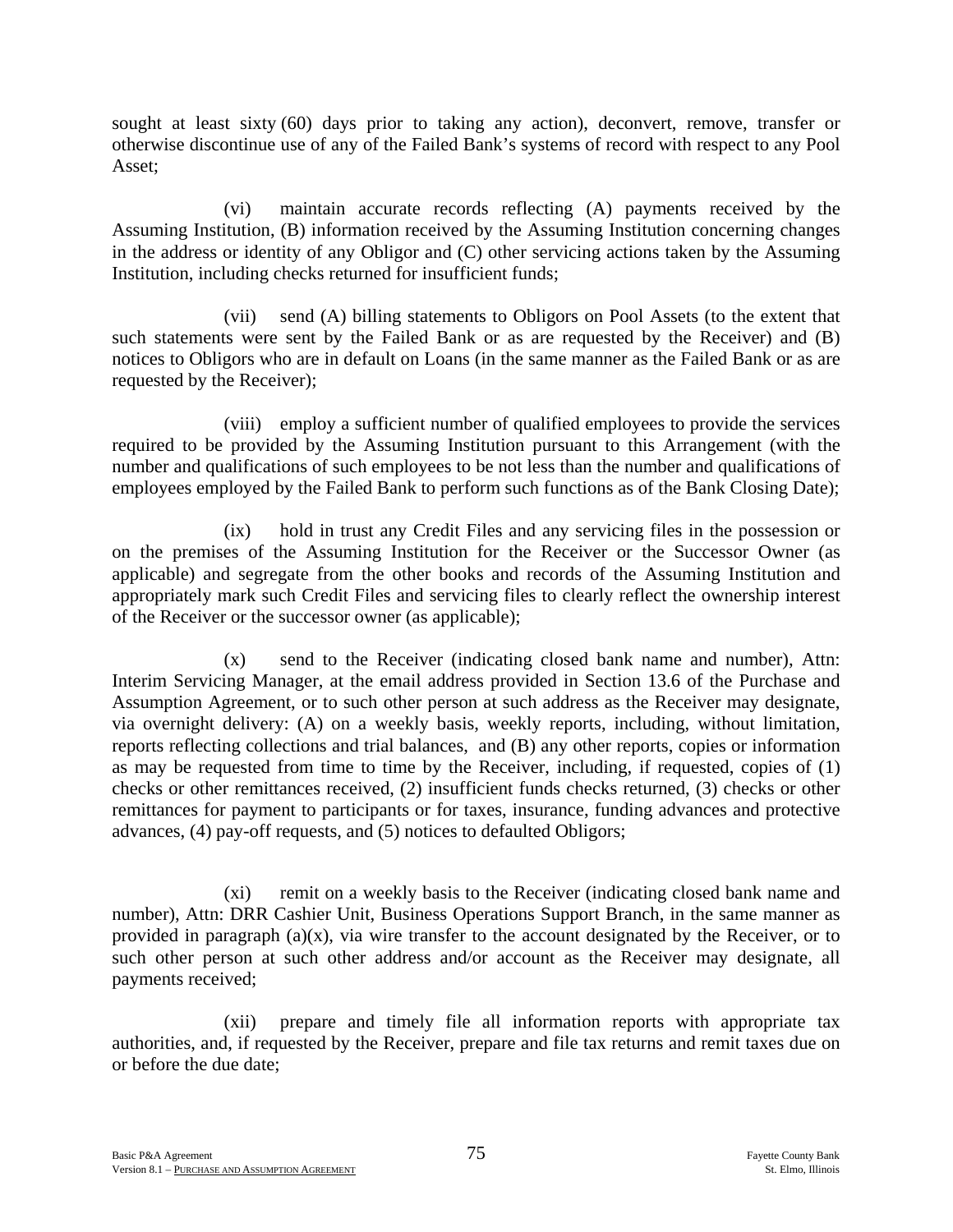(xiii) provide and furnish such other services, operations or functions, including, without limitation, with regard to any business, enterprise or agreement which is a Pool Asset, as may be requested by the Receiver;

(xiv) establish a custodial account for the Receiver and for each successor owner at the Assuming Institution, each of which shall be interest bearing, titled in the name of Assuming Institution, in trust for the Receiver or the successor owner (as applicable), in each case as the owner, and segregate and hold all funds collected and received with respect to the Pool Assets separate and apart from any of the Assuming Institution's own funds and general assets; and

(xv) no later than the end of the second Business Day following receipt thereof, deposit into the applicable custodial account and retain therein all funds collected and received with respect to the Pool Assets.

Notwithstanding anything to the contrary in this Exhibit, the Assuming Institution shall not be required to initiate litigation or other collection proceedings against any Obligor or any collateral with respect to any defaulted Loan. The Assuming Institution shall promptly notify the Receiver, at the address referred to above in paragraph  $(a)(x)$ , of any claims or legal actions regarding any Pool Asset.

(b) In consideration for the provision of the services provided pursuant to this Arrangement, the Receiver agrees to reimburse the Assuming Institution for the actual, reasonable and necessary expenses incurred in connection with the performance of its duties pursuant to this Arrangement, including shared services of photocopying, postage, express mail, core data processing (allocated on a per loan basis based on historical actual costs) and amounts paid for employee services (based upon the number of hours spent performing servicing duties).

(c) The Assuming Institution shall provide the services described herein for a term of up to three hundred sixty-five (365) days after the Bank Closing Date. The Receiver may terminate the Arrangement at any time upon not less than sixty (60) days notice to the Assuming Institution without any liability or cost to the Receiver other than the fees and expenses due to the Assuming Institution as of the termination date pursuant to paragraph (b) above.

(d) At any time during the term of this Arrangement, the Receiver may, upon not less than thirty (30) days prior written notice to the Assuming Institution, remove one or more Pool Assets, and at the time of such removal the Assuming Institution's responsibility with respect thereto shall terminate.

(e) At the expiration of this Arrangement or upon the termination of the Assuming Institution's responsibility with respect to any Pool Asset pursuant to paragraph (d) hereof, the Assuming Institution shall:

(i) deliver to the Receiver (or its designee) all of the Credit Documents and records relating to the Pool Assets; and